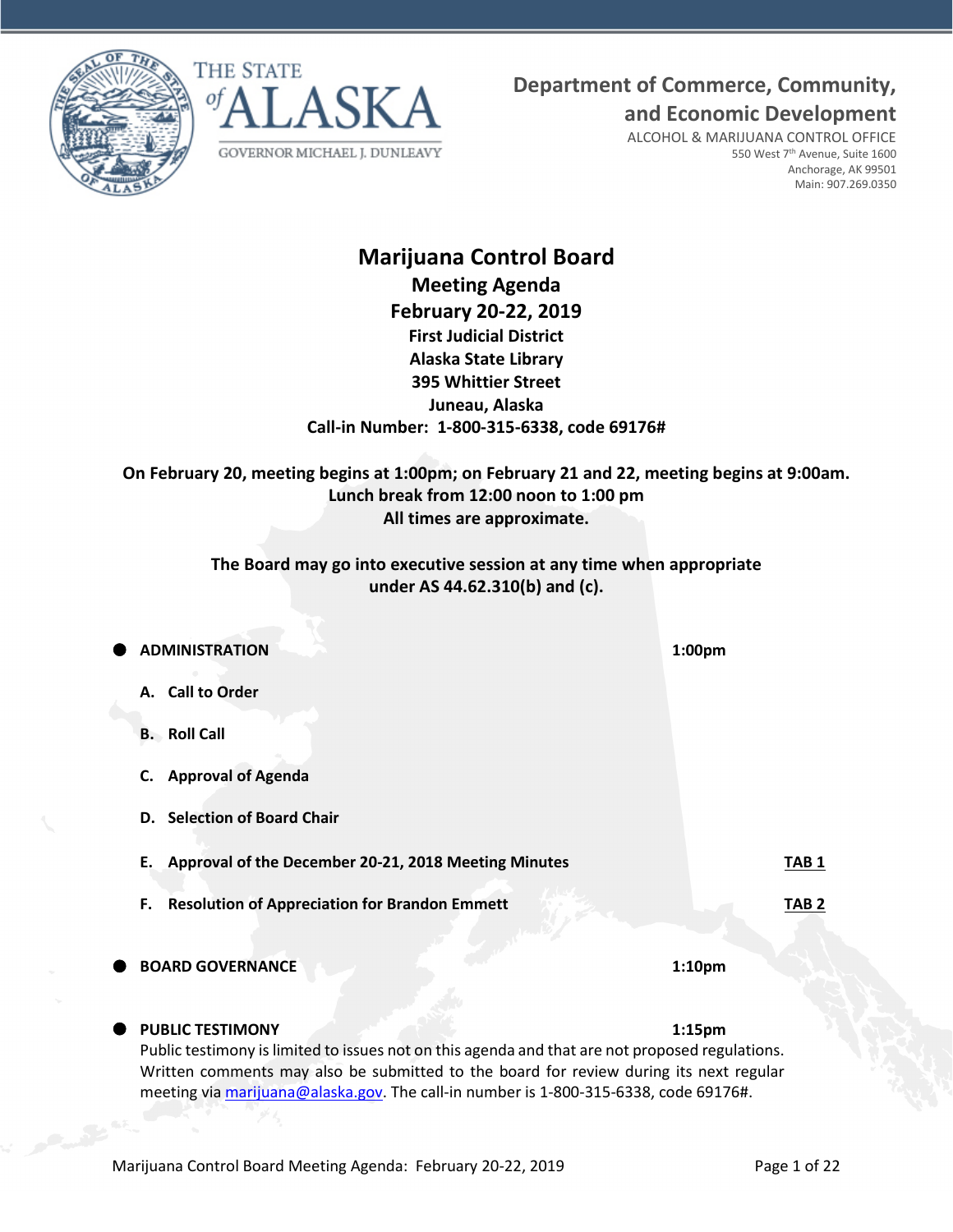|    |    | <b>DIRECTOR BRIEFING</b>                                                    |                                                                                                                                                                                          | 1:45am | TAB <sub>3</sub> |
|----|----|-----------------------------------------------------------------------------|------------------------------------------------------------------------------------------------------------------------------------------------------------------------------------------|--------|------------------|
|    |    | <b>ENFORCEMENT BRIEFING</b>                                                 |                                                                                                                                                                                          | 2:00pm |                  |
|    |    | A. Enforcement Supervisor's Report                                          |                                                                                                                                                                                          |        | TAB <sub>4</sub> |
| В. |    |                                                                             | <b>Notices of Violation Issued and Licensee Responses</b>                                                                                                                                |        | TAB 5            |
| C. |    | <b>Hander Permit Revocation</b>                                             |                                                                                                                                                                                          |        |                  |
|    |    | 1. Wanda Gunter                                                             |                                                                                                                                                                                          |        | TAB <sub>6</sub> |
|    |    | 2. Ryan Sullivan                                                            |                                                                                                                                                                                          |        | TAB <sub>7</sub> |
|    |    | D. Accusations                                                              |                                                                                                                                                                                          |        |                  |
|    |    | 1. License #10040<br>Licensee:<br>License Type:<br><b>Premises Address:</b> | <b>Alaska Precision</b><br>David J. Straub<br>Limited Marijuana Cultivation Facility<br>15520 E. Birch Circle<br>Willow, AK 99688                                                        |        | TAB <sub>8</sub> |
|    |    | 2. License #10286<br>Licensee:<br>License Type:<br><b>Premises Address:</b> | <b>Arctic Greenery, LLC</b><br>Arctic Greenery, LLC<br><b>Standard Marijuana Cultivation Facility</b><br>1725 Richardson Highway, Suite 104<br>North Pole, AK 99705                      |        | TAB <sub>9</sub> |
|    | 3. | <b>License #11957</b><br>Licensee:<br>License Type:<br>Premises Address:    | <b>Last Frontier Joint Operations LLC</b><br>Last Frontier Joint Operations LLC<br><b>Standard Marijuana Cultivation Facility</b><br>7180 Revilla Road, Suite 101<br>Ketchikan, AK 99901 |        | <b>TAB 10</b>    |
|    |    | <b>LICENSING BRIEFING</b>                                                   |                                                                                                                                                                                          | 3:30pm |                  |
|    |    | A. Records and Licensing Supervisor Report                                  |                                                                                                                                                                                          |        | <b>TAB 11</b>    |
| В. |    | <b>Forms for Onsite Consumption Endorsement</b>                             |                                                                                                                                                                                          |        | <b>TAB 12</b>    |
|    |    | C. Form MJ-20a: Renewal Residency Exception                                 |                                                                                                                                                                                          |        | <b>TAB 13</b>    |
|    |    | <b>D.</b> Forms for License Conversion                                      |                                                                                                                                                                                          |        | <b>TAB 14</b>    |
|    |    |                                                                             | E. Form MJ-17d: Transfer-Certification of No Operating Plan Changes                                                                                                                      |        | <b>TAB 15</b>    |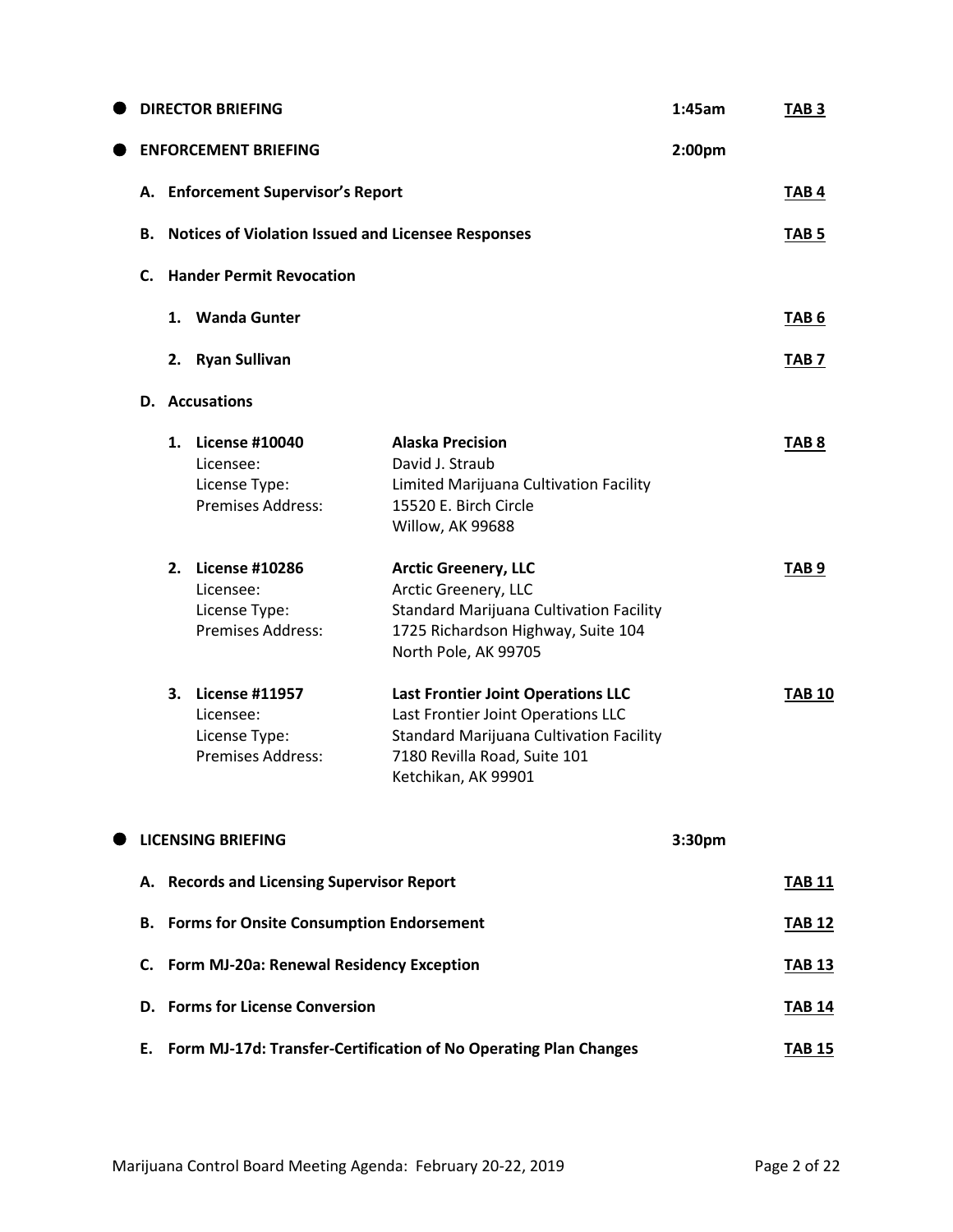|    |    | <b>REGULATIONS</b>                                              | 3:45pm                                                                                          |
|----|----|-----------------------------------------------------------------|-------------------------------------------------------------------------------------------------|
| А. |    | <b>Proposed Projects</b>                                        |                                                                                                 |
|    | 1. | <b>Staff Recommendations</b>                                    | <b>TAB 16</b>                                                                                   |
|    |    | 2. Board Requests                                               |                                                                                                 |
| В. |    |                                                                 | <b>Drafts for Board Review, Pending Public Comment Opportunity</b>                              |
|    | 1. | <b>Fine Schedule</b><br>Status:                                 | <b>TAB 17</b><br>Revised draft for board review                                                 |
|    |    | <b>Potential Board Actions:</b>                                 | Amend and/or put out for public comment                                                         |
|    |    | 2. Denial of License Application<br>Status:                     | <b>TAB 18</b><br>Initial draft for board review                                                 |
|    |    | <b>Potential Board Actions:</b>                                 | Amend and/or put out for public comment                                                         |
|    | 3. | <b>Handler Courses</b><br>Status:                               | <b>TAB 19</b><br>Initial draft for board review                                                 |
|    |    | <b>Potential Board Actions:</b>                                 | Amend and/or put out for public comment                                                         |
| C. |    | <b>Public Comments Received</b>                                 |                                                                                                 |
|    | 1. | <b>Out-of-State Investment in Testing Facilities</b><br>Status: | <b>TAB 20</b><br>Public comment period closed September 7, 2018; tabled from<br>October meeting |
|    |    | <b>Potential Board Actions:</b>                                 | Vote to adopt; OR<br>Substantially amend and put out for public comment                         |
|    |    | 2. Sample Jars                                                  | <b>TAB 21</b>                                                                                   |
|    |    | Status:                                                         | Public comment period closed December 12, 2018; tabled from<br>December meeting                 |
|    |    | <b>Potential Board Actions:</b>                                 | Vote to adopt; OR<br>Substantially amend and put out for public comment                         |
|    | З. | <b>Handler Permit Renewal Fee</b>                               | <b>TAB 22</b>                                                                                   |
|    |    | Status:                                                         | Public comment period closed December 12, 2018; tabled from<br>December meeting                 |
|    |    | <b>Potential Board Actions:</b>                                 | Vote to adopt; OR<br>Substantially amend and put out for public comment                         |
|    | 4. | <b>Follow Approved Operating Plan</b>                           | <b>TAB 23</b>                                                                                   |
|    |    | Status:                                                         | Public comment period closed December 12, 2018; tabled from<br>December meeting                 |
|    |    | <b>Potential Board Actions:</b>                                 | Vote to adopt; OR<br>Substantially amend and put out for public comment                         |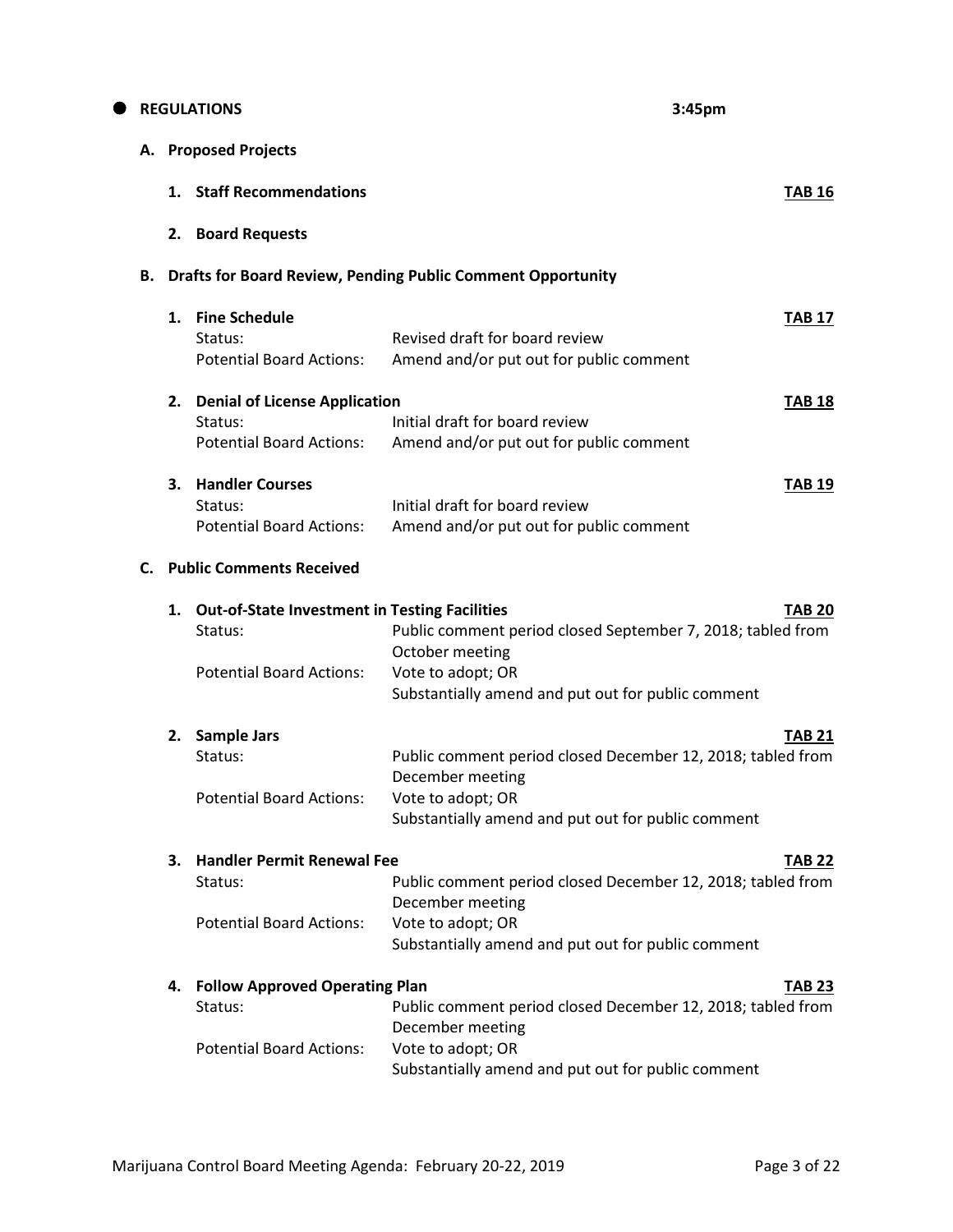| 5. | <b>Inspection Parameters</b><br>Status:                                          | Public comment period closed December 12, 2018; tabled from<br>December meeting                                                                                                              | <b>TAB 24</b> |
|----|----------------------------------------------------------------------------------|----------------------------------------------------------------------------------------------------------------------------------------------------------------------------------------------|---------------|
|    | <b>Potential Board Actions:</b>                                                  | Vote to adopt; OR<br>Substantially amend and put out for public comment                                                                                                                      |               |
| 6. | Status:<br><b>Potential Board Actions:</b>                                       | Tracking and Grading (Testing Working Group Recommendations #2)<br>Public comment period closed December 12, 2018<br>Vote to adopt; OR<br>Substantially amend and put out for public comment | <b>TAB 25</b> |
| 7. | <b>License Fees</b><br>Status:<br><b>Potential Board Actions:</b>                | Public comment period closed February 8, 2019<br>Vote to adopt; OR<br>Substantially amend and put out for public comment                                                                     | <b>TAB 26</b> |
| 8. | <b>Protest by Local Government</b><br>Status:<br><b>Potential Board Actions:</b> | Public comment period closed February 8, 2019<br>Vote to adopt; OR<br>Substantially amend and put out for public comment                                                                     | <b>TAB 27</b> |
| 9. | <b>University as Licensee</b><br>Status:<br><b>Potential Board Actions:</b>      | Public comment period closed February 8, 2019<br>Vote to adopt; OR<br>Substantially amend and put out for public comment                                                                     | <b>TAB 28</b> |
|    | 10. Fingerprints for Individuals<br>Status:<br><b>Potential Board Actions:</b>   | Public comment period closed February 8, 2019<br>Vote to adopt; OR<br>Substantially amend and put out for public comment                                                                     | <b>TAB 29</b> |
|    |                                                                                  | W MARIILIANA HANDI FR COLIRSE PROVIDER APPLICATIONS:                                                                                                                                         |               |

# **NEW MARIJUANA HANDLER COURSE PROVIDER APPLICATIONS**

| A. MHCP 030:<br>Applicant:        | Alaska Marijuana Handler Certification 101<br><b>Phillip Major III</b>                   | <b>TAB 30</b> |
|-----------------------------------|------------------------------------------------------------------------------------------|---------------|
| <b>B. MHCP 031:</b><br>Applicant: | Alaska Marijuana Handler Certification Course<br>eStrategy Solutions, Inc. (Jonny White) | <b>TAB 31</b> |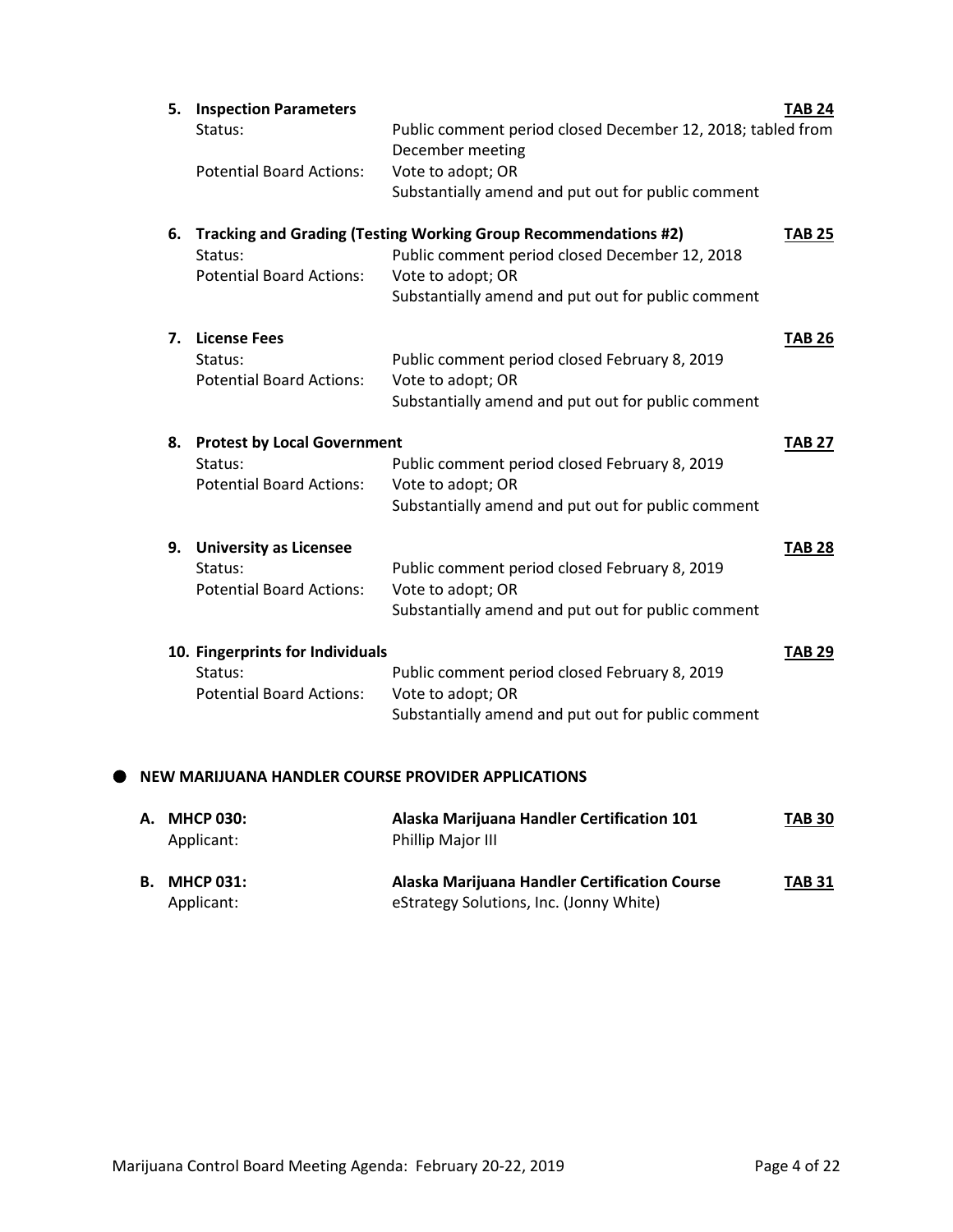### $\bullet$  APPLICATIONS FROM PREVIOUS MEETINGS

### **A. Previous Board Action Taken**

| 1. | <b>License #14956</b>                     | 50 Shades of Green, LLC                                      | <b>TAB 32</b> |
|----|-------------------------------------------|--------------------------------------------------------------|---------------|
|    | Licensee:                                 | 50 Shades of Green, LLC                                      |               |
|    | License Type:<br><b>Premises Address:</b> | <b>Standard Marijuana Cultivation Facility</b>               |               |
|    |                                           | 14481 West Marginal Access Road                              |               |
|    | <b>Local Governments:</b>                 | Houston, AK 99694                                            |               |
|    |                                           | City of Houston; Matanuska-Susitna Borough                   |               |
|    | <b>For Consideration:</b>                 | Request to extend abeyance timeframe.                        |               |
| 2. | <b>License #16006</b>                     | <b>Arctic Bakery, LLC</b>                                    | <b>TAB 33</b> |
|    | Licensee:                                 | Arctic Bakery, LLC                                           |               |
|    | License Type:                             | Marijuana Product Manufacturing Facility                     |               |
|    | <b>Premises Address:</b>                  | 1409 Well Street                                             |               |
|    |                                           | Fairbanks, AK 99701                                          |               |
|    | Local Governments:                        | City of Fairbanks; Fairbanks North Star Borough              |               |
|    | <b>For Consideration:</b>                 | City of Fairbanks protests based on Certificate of Occupancy |               |
|    |                                           | and a complete fire inspection.                              |               |
| 3. | <b>License #17409</b>                     | Kine Co                                                      | <b>TAB 34</b> |
|    | Licensee:                                 | Kine Co. LLC                                                 |               |
|    | License Type:                             | <b>Standard Marijuana Cultivation Facility</b>               |               |
|    | <b>Premises Address:</b>                  | 12749 West Westen Drive                                      |               |
|    |                                           | Houston, AK 99694                                            |               |
|    | Local Governments:                        | City of Houston; Matanuska-Susitna Borough                   |               |
|    | <b>For Consideration:</b>                 | City of Houston protests for noncompliance with local        |               |
|    |                                           | ordinance.                                                   |               |
|    | 4. License #17952                         | <b>Alaska Frosted Flowers, LLC</b>                           | <b>TAB 35</b> |
|    | Licensee:                                 | Alaska Frosted Flowers, LLC                                  |               |
|    | License Type:                             | <b>Standard Marijuana Cultivation Facility</b>               |               |
|    | Premises Address:                         | 495 W. Sunflower Drive                                       |               |
|    |                                           | Wasilla, AK 99654                                            |               |
|    | <b>Local Governments:</b>                 | Matanuska-Susitna Borough                                    |               |
|    | <b>For Consideration:</b>                 | Mat-Su Borough protests pending a conditional use permit.    |               |
| 5. | <b>License #18187</b>                     | The Fairbanks Cut, LLC                                       | TAB 36        |
|    | Licensee:                                 | The Fairbanks Cut, LLC                                       |               |
|    | License Type:                             | Retail Marijuana Store                                       |               |
|    | <b>Premises Address:</b>                  | 188 Bentley Trust Road, Suite A                              |               |
|    |                                           | Fairbanks, AK 99701                                          |               |
|    | <b>Local Governments:</b>                 | City of Fairbanks; Fairbanks North Star Borough              |               |
|    | <b>For Consideration:</b>                 | City of Fairbanks protests pending certificate of occupancy  |               |
|    |                                           | and complete fire inspection.                                |               |
|    |                                           |                                                              |               |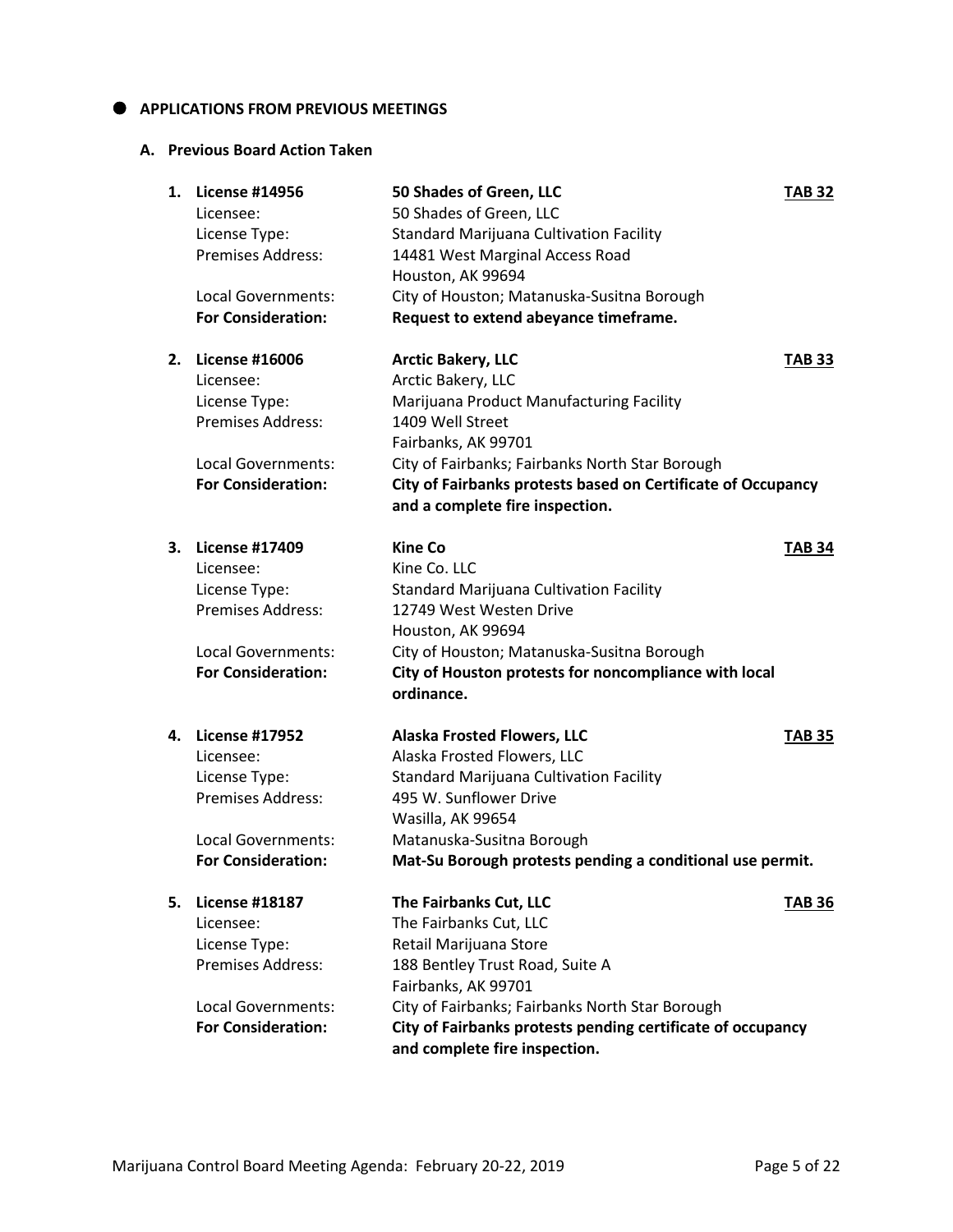| 6. | <b>License #18493</b>     | <b>Petrichor, LLC</b><br><b>TAB 37</b>                      |  |
|----|---------------------------|-------------------------------------------------------------|--|
|    | Licensee:                 | Petrichor, LLC                                              |  |
|    | License Type:             | Marijuana Product Manufacturing Facility                    |  |
|    | <b>Premises Address:</b>  | 3780 Leasure Street, Unit A                                 |  |
|    |                           | Fairbanks, AK 99701                                         |  |
|    | Local Governments:        | City of Fairbanks; Fairbanks North Star Borough             |  |
|    | <b>For Consideration:</b> | City of Fairbanks protests pending certificate of occupancy |  |
|    |                           | and complete fire inspection.                               |  |

# **B. Tabled**

| 1. | License #17176            | <b>State of Mind Cannabis Company</b>                           | <b>TAB 38</b> |
|----|---------------------------|-----------------------------------------------------------------|---------------|
|    | Licensee:                 | <b>HS Enterprises LLC</b>                                       |               |
|    | License Type:             | Retail Marijuana Store                                          |               |
|    | <b>Premises Address:</b>  | 33508 Lincoln Avenue, #C                                        |               |
|    |                           | Seward, AK 99664                                                |               |
|    | Local Governments:        | Kenai Peninsula Borough                                         |               |
|    | <b>For Consideration:</b> | Tabled at December 2018 Meeting until the premises diagrams     |               |
|    |                           | for liquor licenses #2720 and 4254 have been revised via AB-14. |               |

# **C.** Licenses in "Pending Inspection" Status for Over Six Months **TAB 39**

| 1. | License 10057:           | <b>Alaskan Cannabis Outfitters</b>                          |
|----|--------------------------|-------------------------------------------------------------|
|    | Licensee:                | Great White Bear, LLC                                       |
|    | License Type:            | Retail Marijuana Store                                      |
|    | <b>Premises Address:</b> | 41945 Sterling Highway                                      |
|    |                          | Homer, AK 99603                                             |
|    | Approved by MCB:         | April 5, 2017                                               |
|    | License Issued:          | November 22, 2017                                           |
|    |                          | On June 14, 2018, licensee provided an update to the board. |
|    |                          |                                                             |

| 2. License 10071:        | <b>Vern's Wicked Weed</b>                                                        |
|--------------------------|----------------------------------------------------------------------------------|
| Licensee:                | Jeremy Erickson                                                                  |
| License Type:            | <b>Standard Marijuana Cultivation Facility</b>                                   |
| <b>Premises Address:</b> | 3872 Halibut Point Road, Bay One                                                 |
|                          | Sitka, AK 99835                                                                  |
| Approved by MCB:         | September 7, 2016                                                                |
| License Issued:          | September 19, 2016                                                               |
|                          | On January 24, 2018, licensee told board that he plans to be open in six months. |

| 3. | <b>License 10074:</b>         | <b>88 Double Happiness LLC</b>                                          |
|----|-------------------------------|-------------------------------------------------------------------------|
|    | Licensee:                     | 88 Double Happiness, LLC                                                |
|    | License Type:                 | <b>Standard Marijuana Cultivation Facility</b>                          |
|    | <b>Premises Address:</b>      | 2905 Tanglewood Drive                                                   |
|    |                               | Anchorage, AK 99517                                                     |
|    | Approved by MCB:              | July 7, 2016                                                            |
|    | License Issued:               | December 16, 2016                                                       |
|    |                               | On January 24, 2018, licensee told board that he needed to move another |
|    | business out of the premises. |                                                                         |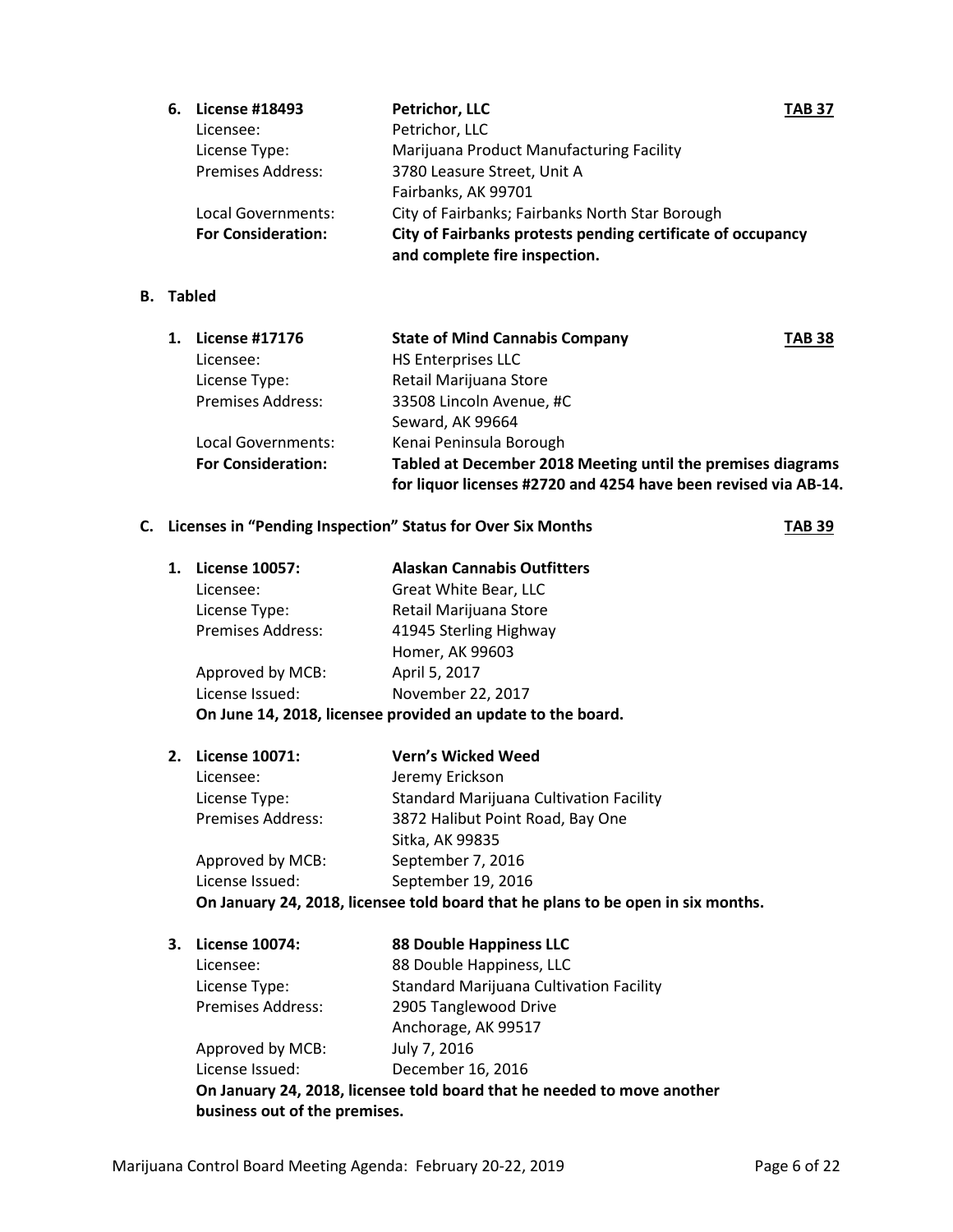### **4. License 10252: Popeyes Emporium II**

| Licensee:         | Popeyes Emporium II, LLC  |
|-------------------|---------------------------|
| License Type:     | Retail Marijuana Store    |
| Premises Address: | 3231 Spenard Road, Unit 1 |
|                   | Anchorage, AK 99503       |
| Approved by MCB:  | September 14, 2017        |
| License Issued:   | September 14, 2018        |

## **5. License 10512: Southeast Alaska Laboratories LLC**

Licensee: Southeast Alaska Laboratories, LLC License Type: Marijuana Testing Facility Premises Address: 5450B Jenkins Drive Juneau, AK 99801 Approved by MCB: October 28, 2016 License Issued: November 9, 2016

**On January 24, 2018, licensee told the board that she plans to be up and running within six months.**

| 6. License 10646:        | The Green Room AK                                                                  |
|--------------------------|------------------------------------------------------------------------------------|
| Licensee:                | Ferguson and Smith Enterprises, Inc.                                               |
| License Type:            | Retail Marijuana Store                                                             |
| <b>Premises Address:</b> | 610 C Street, #A7                                                                  |
|                          | Anchorage, AK 99501                                                                |
| Approved by MCB:         | April 4, 2017                                                                      |
| License Issued:          | December 29, 2017                                                                  |
|                          | On August 16, 2018, licensee told the board that he should be ready for inspection |

**in 6-8 weeks.**

# **7. License 11091: Tempt, LLC** Licensee: Tempt, LLC License Type: Standard Marijuana Cultivation Facility Premises Address: 2410 E 88<sup>th</sup> Avenue Anchorage, AK 99507 Approved by MCB: February 2, 2017 License Issued: May 24, 2017 **When on January 24, 2018 agenda, licensee did not appear.**

| 8. | <b>License 11384:</b>    | <b>Green Elephant, LLC</b>                     |
|----|--------------------------|------------------------------------------------|
|    | Licensee:                | Green Elephant, LLC                            |
|    | License Type:            | <b>Standard Marijuana Cultivation Facility</b> |
|    | <b>Premises Address:</b> | 8420 Airport Boulevard, Building B             |
|    |                          | Juneau, AK 99801                               |
|    | Approved by MCB:         | May 15, 2017                                   |
|    | License Issued:          | July 6, 2017                                   |

**On January 24, 2018 agenda, licensee told board that he anticipated being ready for inspection by July 1, 2018.**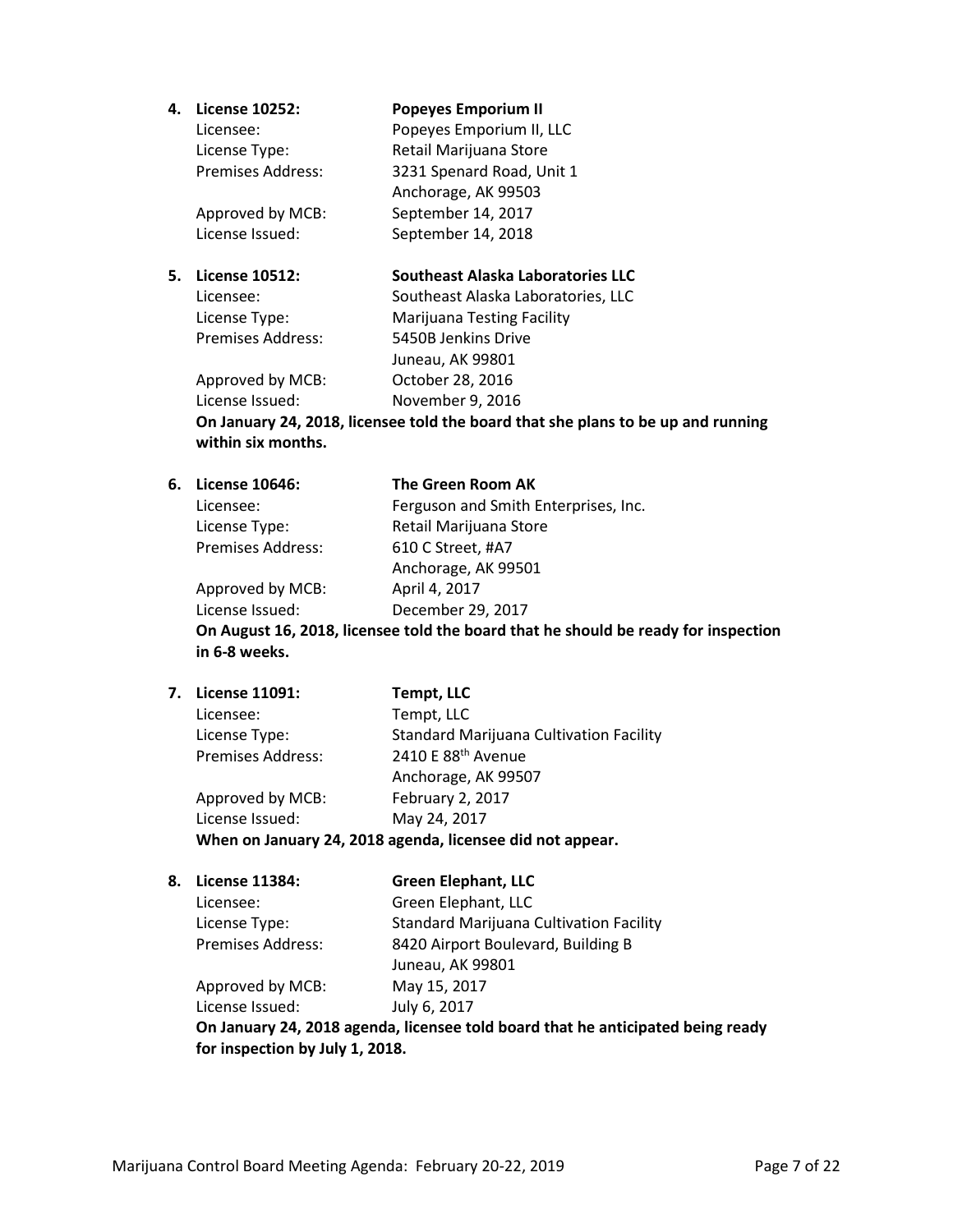### **9. License 11547: Cloudberry Cannabis**

Licensee: Joseph D Shimek; Lily A Shimek; Elijah Goodfarm; Sandor Brown

License Type: Retail Marijuana Store Premises Address: 3307 Spenard Road Anchorage, AK 99503 Approved by MCB: April 5, 2017 License Issued: August 1, 2017

**On April 4, 2018 agenda, licensee told board that he anticipated being ready in June of 2018.**

### **10. License 11635: Cloudberry Partners**

Licensee: Joseph D Shimek; Lily A Shimek; Elijah Goodfarm; Sandor Brown License Type: Standard Marijuana Cultivation Facility Premises Address: 3307 Spenard Road Anchorage, AK 99503 Approved by MCB: May 15, 2017 License Issued: August 10, 2017

**On April 4, 2018 agenda, licensee told board that he anticipated being ready a little after June of 2018.**

| 11. License 12125:       | Alaska Marijuana Gardens (AMG)                 |
|--------------------------|------------------------------------------------|
| Licensee:                | Alaska Wild Coyote, Inc.                       |
| License Type:            | <b>Standard Marijuana Cultivation Facility</b> |
| <b>Premises Address:</b> | 838 Bonanza Avenue                             |
|                          | Anchorage, AK 99518                            |
| Approved by MCB:         | July 13, 2017                                  |
| License Issued:          | April 23, 2018                                 |
|                          |                                                |
|                          |                                                |

### **12. License 12768: Secret Garden Cannabis**

Licensee: Axion Enterprises, LLC License Type: Retail Marijuana Store Premises Address: 726 E 15th Avenue, Suite 1 Anchorage, AK 99501 Approved by MCB: July 12, 2017 License Issued: October 4, 2017

**On June 14, 2018 agenda, licensee provided an update to the board.**

### **13. License 12769: Secret Garden Cannabis**

Licensee: Axion Enterprises, LLC License Type: Marijuana Product Manufacturing Facility Premises Address: 726 E 15th Avenue, Suite 2 Anchorage, AK 99501 Approved by MCB: September 15, 2017

License Issued: August 7, 2018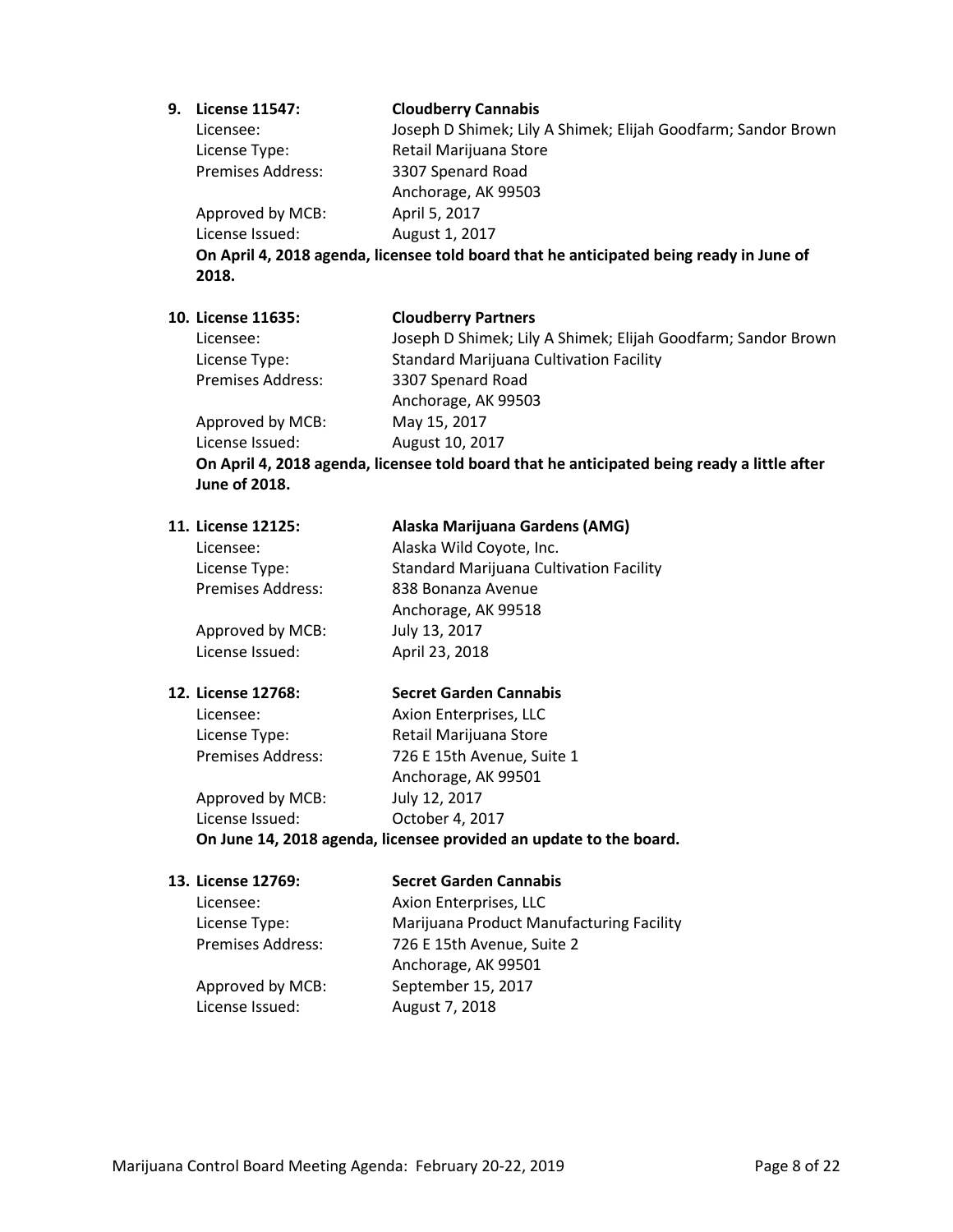### **14. License 12770: Secret Garden Cannabis**

Licensee: Axion Enterprises, LLC License Type: Standard Marijuana Cultivation Facility Premises Address: 726 E 15th Avenue, Suite 3 Anchorage, AK 99501 Approved by MCB: July 13, 2017 License Issued: October 4, 2017

**On June 14, 2018 agenda, licensee provided an update to the board.**

### **15. License 12817: Turnagain Horticulture Company**

Licensee: Turnagain Horticulture Company License Type: Standard Marijuana Cultivation Facility Premises Address: 524 E 48<sup>th</sup> Avenue, Unit 2

Approved by MCB: April 5, 2018 License Issued: July 24, 2018

### **16. License 13116: Green Escape**

Licensee: John J Heritscko

Approved by MCB: April 5, 2018 License Issued: August 2, 2018

Approved by MCB: April 5, 2018 License Issued: August 9, 2018

### **18. License 14511: Sea\*Weed Farms**

Licensee: Susan J Burrell

Approved by MCB: April 5, 2018 License Issued: June 8, 2018

Anchorage, AK 99503

License Type: Limited Marijuana Cultivation Facility Premises Address: 26189 Pepper Road Anchor Point, AK 99556

### **17. License 13776: Alaska Skunkworks**

Licensee: Alaska Skunkworks, LLC License Type: Standard Marijuana Cultivation Facility Premises Address: 37331 S Talkeetna Spur Road Talkeetna, AK 99676

License Type: Standard Marijuana Cultivation Facility Premises Address: 307 N Nordic Drive, Room A Petersburg, AK 99833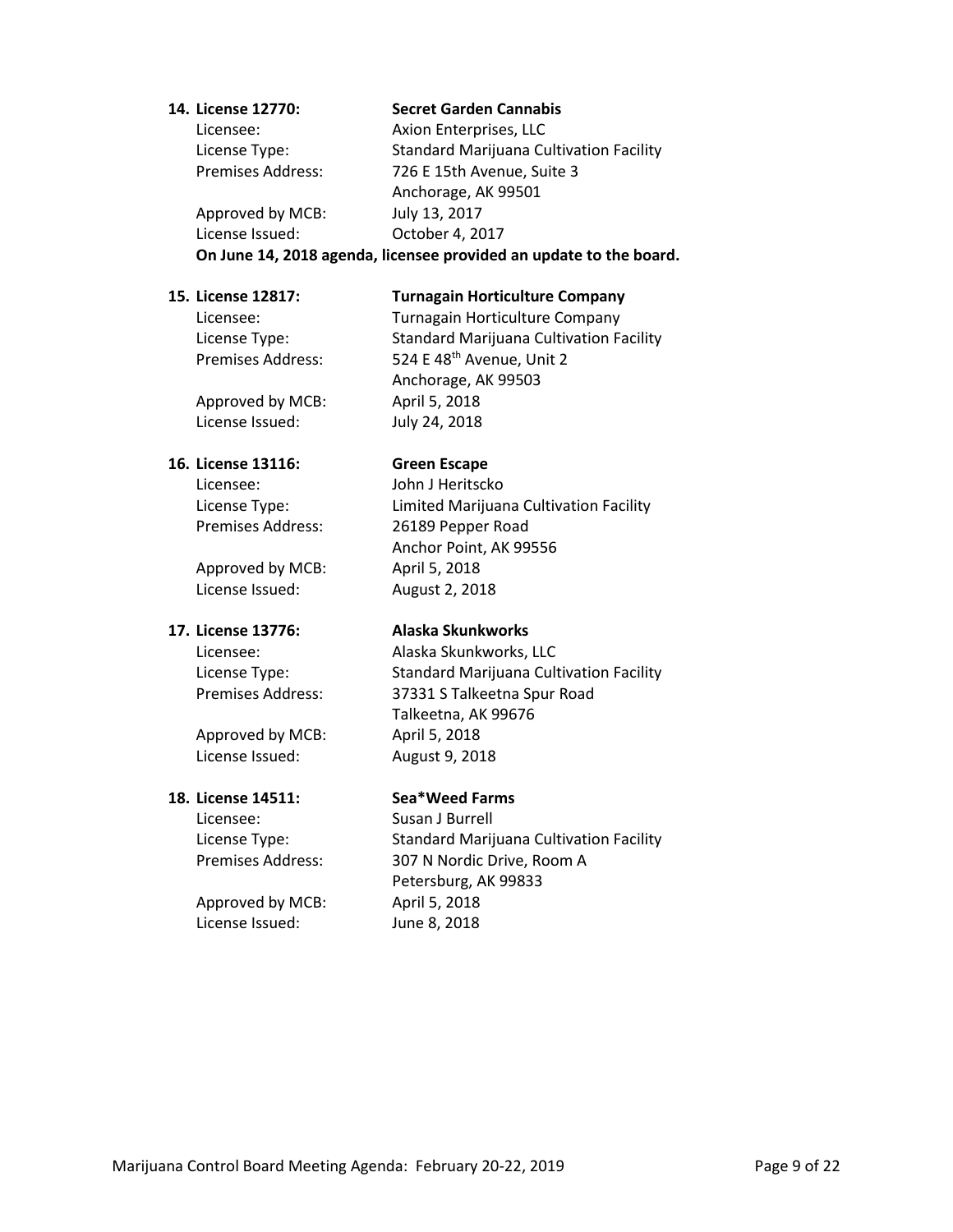# **D.** Licenses in "Delegated" Status for Approximately One Year **TAB 40**

| 1.   | License #10010:<br>Licensee:<br>License Type:<br>Premises Address:<br>Approved By MCB:<br>Pending:                              | <b>AK Bean Brains</b><br>Moose Run Farm LLC<br>Limited Marijuana Cultivation Facility<br>1840 E. Dowling Road, Suite B<br>Anchorage, AK 99507<br>February 2, 2017<br>Municipality of Anchorage protest pending municipal license<br>and special land use permit; on January 24, 2018, applicant<br>stated he was about two months out from inspection. |
|------|---------------------------------------------------------------------------------------------------------------------------------|--------------------------------------------------------------------------------------------------------------------------------------------------------------------------------------------------------------------------------------------------------------------------------------------------------------------------------------------------------|
| 2. . | License #10048:<br>Licensee:<br>License Type:<br><b>Premises Address:</b><br>Local Governments:<br>Approved By MCB:<br>Pending: | <b>Tok Heavenly Cannabis, LLC</b><br>Tok Heavenly Cannabis, LLC<br><b>Standard Marijuana Cultivation Facility</b><br>MP 1308 Alaska Highway<br>Tok, AK 99780<br>No local government<br>July 12, 2017<br>Fire Marshal approval; applicant was not present at August<br>2018 or December 2018 meeting.                                                   |
| 3.   | License #12572:<br>Licensee:<br>License Type:<br>Premises Address:<br>Approved By MCB:<br>Pending:                              | Henleys' Happy Harvest, LLC<br>Henleys' Happy Harvest, LLC<br>Limited Marijuana Cultivation Facility<br>35633 Baranof Street<br>Kenai, AK 99611<br>January 26, 2018<br>Fire Marshal approval.                                                                                                                                                          |
| 4.   | License #12580:<br>Licensee:<br>License Type:<br>Premises Address:<br><b>Local Governments:</b><br>Approved By MCB:<br>Pending: | <b>Brown Owl's Cultivation</b><br>Winazar, LLC<br>Limited Marijuana Cultivation Facility<br>320 Wright Lane<br>Fairbanks, AK 99712<br>Fairbanks North Star Borough<br>September 14, 2017<br>Fire Marshal approval; at December 2018 meeting, applicant<br>was asked to provide update in February.                                                     |
| 5.   | License #13329:<br>Licensee:<br>License Type:<br><b>Premises Address:</b><br>Approved By MCB:<br>Pending:                       | <b>R.C.H. Cultivation</b><br>Charles R Hnilicka III and Ryan A Hallsten<br><b>Standard Marijuana Cultivation Facility</b><br>2745 Hanson Road, Unit A<br>Fairbanks, AK 99709<br>January 24, 2018<br>City of Fairbanks protest pending certificate of occupancy.                                                                                        |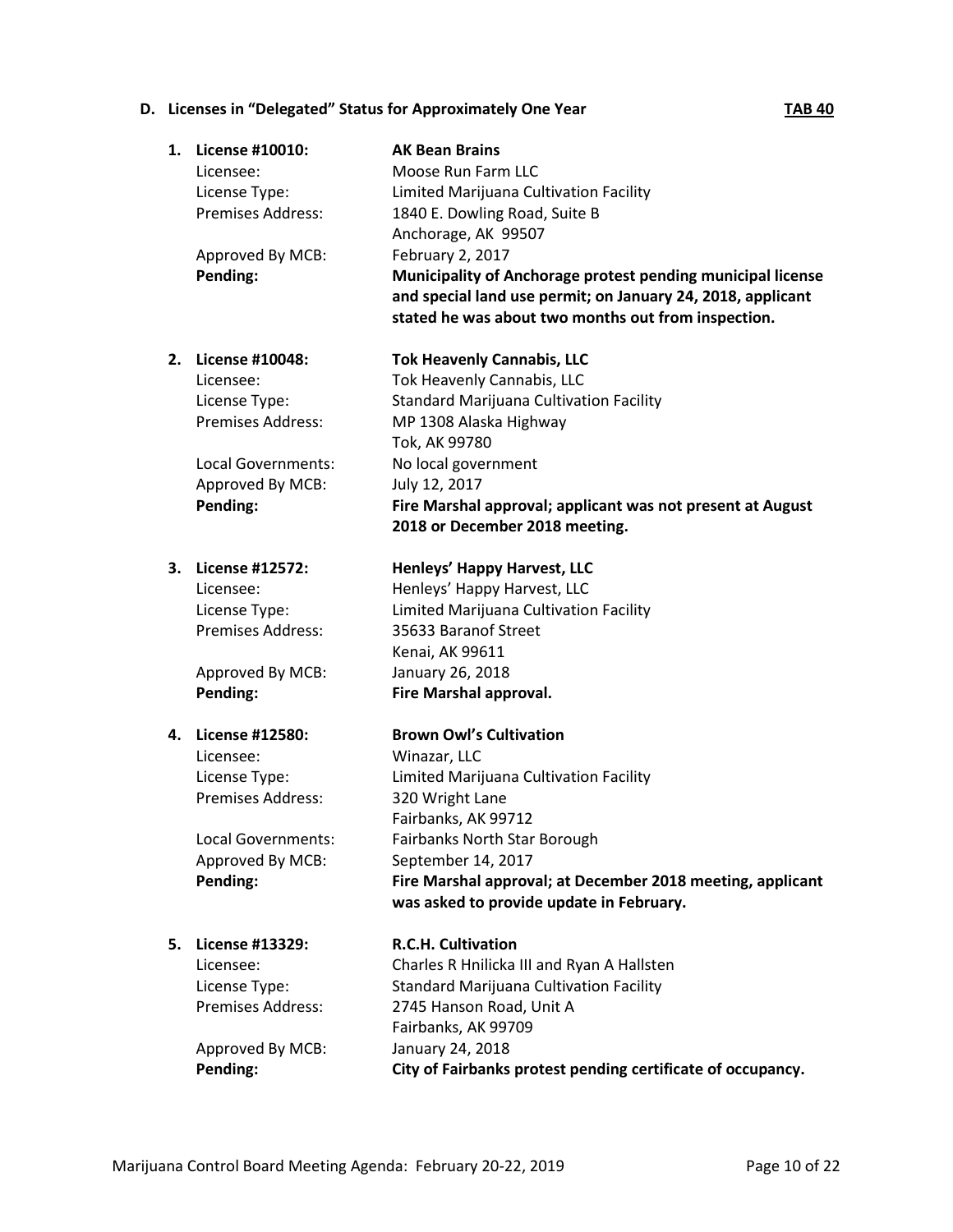| 6. | License #14477:          | <b>Fox Creek LLC</b>                           |
|----|--------------------------|------------------------------------------------|
|    | Licensee:                | Fox Creek LLC                                  |
|    | License Type:            | <b>Standard Marijuana Cultivation Facility</b> |
|    | <b>Premises Address:</b> | 2304 Old Elliot Highway                        |
|    |                          | Fairbanks, AK 99712                            |
|    | Approved By MCB:         | January 26, 2018                               |
|    | Pending:                 | Fire Marshal approval; DEC approval.           |

### **BOARD CONSIDERATION**

| А. | License #15209:<br>Licensee:<br>License Type:<br><b>Premises Address:</b>       | Herb'n Legends LLC<br>Herb'n Legends LLC<br>Limited Marijuana Cultivation Facility<br>2771 Sherwood Lane Unit D<br>Juneau, AK 99801 | TAB 41 |
|----|---------------------------------------------------------------------------------|-------------------------------------------------------------------------------------------------------------------------------------|--------|
|    | Local Governments:<br><b>For Consideration:</b>                                 | City and Borough of Juneau<br>Compliance with required separation distance (3 AAC<br>306.010).                                      |        |
| В. | <b>License #17961</b><br>Licensee:<br>License Type:<br><b>Premises Address:</b> | Releaf<br>The Happy Farmer, LLC<br>Retail Marijuana Store<br>910 West International Airport Road<br>Anchorage, AK 99518             | TAB 42 |
|    | Local Governments:                                                              | Municipality of Anchorage                                                                                                           |        |

**For Consideration: Protest from the Municipality of Anchorage pending an approved municipal marijuana license and special land use permit.**

# **NEW STANDARD MARIJUANA CULTIVATION FACILITY APPLICATIONS**

|    | A. License 17346:<br>Licensee:<br>Premises Address:<br>Local Governments:            | <b>Great Northern Cultivation, Inc.</b><br>Great Northern Cultivation, Inc.<br>7031 Arctic Boulevard, Suite 101<br>Anchorage, AK 99518-2149<br>Municipality of Anchorage | <b>TAB 43</b> |
|----|--------------------------------------------------------------------------------------|--------------------------------------------------------------------------------------------------------------------------------------------------------------------------|---------------|
|    | <b>For Consideration:</b>                                                            | Protest from the Municipality of Anchorage pending municipal<br>marijuana license and special land use permit.                                                           |               |
| В. | <b>License 17452:</b><br>Licensee:<br><b>Premises Address:</b><br>Local Governments: | <b>Bristol Bay Bud Company, LLC</b><br><b>Bristol Bay Bud Company</b><br>2439 South Ridgecrest Road<br>Wasilla, AK 99623<br>Matanuska-Susitna Borough                    | TAB 44        |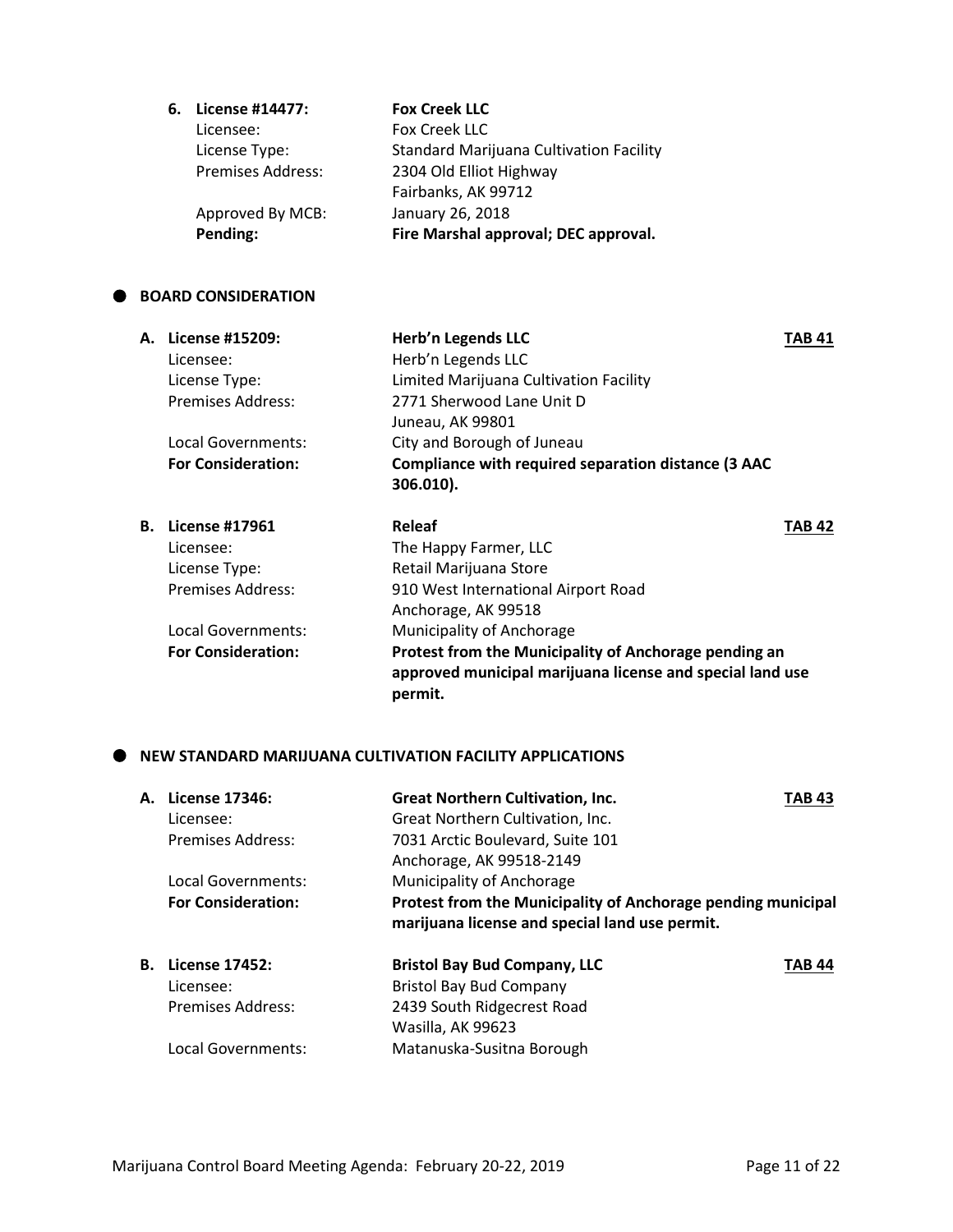| C. License #18516         | <b>Bro Bro Budz, LLC</b>                             | <b>TAB 45</b> |
|---------------------------|------------------------------------------------------|---------------|
| Licensee:                 | Bro Bro Budz, LLC                                    |               |
| <b>Premises Address:</b>  | 13025 West Denlow Drive                              |               |
|                           | Houston, AK 99623                                    |               |
| Local Governments:        | City of Houston; Matanuska-Susitna Borough           |               |
| <b>For Consideration:</b> | Corrections will be required on Form MJ-02 diagrams. |               |

# **NEW LIMITED MARIJUANA CULTIVATION FACILITY APPLICATIONS**

|    | A. License #15768:<br>Licensee: | <b>Aurora Borealis Cannabis Company</b><br>Sharon I Thompson | <b>TAB 46</b> |
|----|---------------------------------|--------------------------------------------------------------|---------------|
|    | Premises Address:               | 16756 East Moose Hollow Avenue<br>Talkeetna, AK 99676        |               |
|    | Local Governments:              | Matanuska-Susitna Borough                                    |               |
| В. | <b>License #17079:</b>          | <b>Cottonmouth Road</b>                                      | <b>TAB 47</b> |
|    | Licensee:                       | Dave Nunley Jr.                                              |               |
|    | <b>Premises Address:</b>        | 38496 Hugh Street                                            |               |
|    |                                 | Sterling, AK 99672                                           |               |
|    | Local Governments:              | Kenai Peninsula Borough                                      |               |
|    | <b>For Consideration:</b>       | Conditions pursuant to 3 AAC 306.060(b).                     |               |
| C. | License #17105:                 | SMG, LLC                                                     | <b>TAB 48</b> |
|    | Licensee:                       | SMG, LLC                                                     |               |
|    | <b>Premises Address:</b>        | 972 North Satisfied                                          |               |
|    |                                 | Wasilla, AK 99654                                            |               |
|    | <b>Local Governments:</b>       | Matanuska-Susitna Borough                                    |               |
|    | D. License #17440:              | Lazy Mountain Cultivation Co.                                | <b>TAB 49</b> |
|    | Licensee:                       | PMBT, LLC                                                    |               |
|    | <b>Premises Address:</b>        | 3255 North Mars Avenue                                       |               |
|    |                                 | Palmer, AK 99645                                             |               |
|    | Local Governments:              | Matanuska-Susitna Borough                                    |               |
| Е. | License #17445:                 | <b>Two Birds One Stoned</b>                                  | <b>TAB 50</b> |
|    | Licensee:                       | <b>Dreaming Tree Farms, LLC</b>                              |               |
|    | Premises Address:               | 338 Ream Lane                                                |               |
|    |                                 | Fairbanks, AK 99712                                          |               |
|    | <b>Local Governments:</b>       | Fairbanks North Star Borough                                 |               |
| F. | License #17508:                 | J & M Investments, LLC                                       | <b>TAB 51</b> |
|    | Licensee:                       | J & M Investments, LLC                                       |               |
|    | <b>Premises Address:</b>        | 1000 East Burlwood Drive                                     |               |
|    |                                 | Wasilla, AK 99654                                            |               |
|    | Local Governments:              | Matanuska-Susitna Borough                                    |               |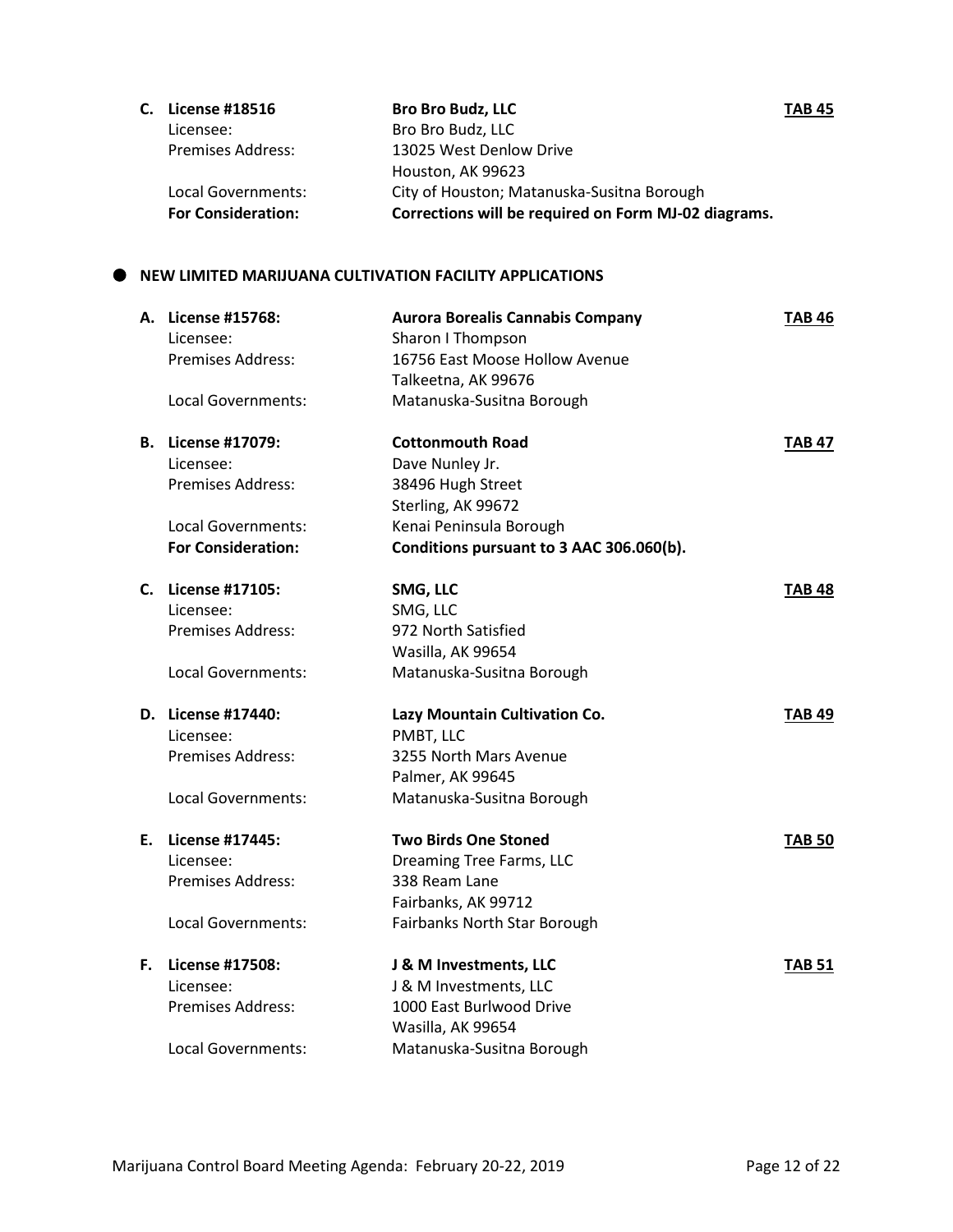|    | G. License #17886:<br>Licensee: | <b>BAM Alaska</b><br>BAM Alaska, Inc.                   | <b>TAB 52</b> |
|----|---------------------------------|---------------------------------------------------------|---------------|
|    | Premises Address:               | 6051 W Aeronautical Avenue, Unit 2<br>Wasilla, AK 99623 |               |
|    | Local Governments:              | Matanuska-Susitna Borough                               |               |
|    | <b>For Consideration:</b>       | <b>Objections received.</b>                             |               |
|    | H. License #17916:              | <b>Top Tier Gardens, LLC</b>                            | <b>TAB 53</b> |
|    | Licensee:                       | <b>Top Tier Gardens, LLC</b>                            |               |
|    | Premises Address:               | 408 North O'Daniel Circle                               |               |
|    |                                 | Meadow Lakes, AK 99623                                  |               |
|    | Local Governments:              | Matanuska-Susitna Borough                               |               |
|    | <b>For Consideration:</b>       | <b>Objections received.</b>                             |               |
| ı. | License #18111:                 | Haystack Investments, Inc.                              | <b>TAB 54</b> |
|    | Licensee:                       | Haystack Investments, Inc.                              |               |
|    | <b>Premises Address:</b>        | 6718 Haystack Drive                                     |               |
|    |                                 | Fairbanks, AK 99712                                     |               |
|    | <b>Local Governments:</b>       | Fairbanks North Star Borough                            |               |
| J. | <b>License #18931:</b>          | Matanuska Bud, LLC                                      | <b>TAB 55</b> |
|    | Licensee:                       | Matanuska Bud, LLC                                      |               |
|    | <b>Premises Address:</b>        | 5540 N Bonnie Drive                                     |               |
|    |                                 | (North half of shop building)                           |               |
|    |                                 | Palmer, AK 99645                                        |               |
|    | <b>Local Governments:</b>       | Matanuska-Susitna Borough                               |               |
|    | K. License #18945:              | AK Gold, LLC                                            | <b>TAB 56</b> |
|    | Licensee:                       | AK Gold, LLC                                            |               |
|    | <b>Premises Address:</b>        | 46657 Kenai Spur Highway                                |               |
|    |                                 | Kenai, AK 99611                                         |               |
|    | Local Governments:              | Kenai Peninsula Borough                                 |               |
|    | <b>For Consideration:</b>       | Conditions pursuant to 3 AAC 306.060(b).                |               |

# **NEW RETAIL MARIJUANA STORE APPLICATIONS**

| License #10190            | The Great Alaskan Kush Company                                                                                                            | <b>TAB 57</b> |
|---------------------------|-------------------------------------------------------------------------------------------------------------------------------------------|---------------|
| Licensee:                 | The Great Alaskan Kush Company, LLC                                                                                                       |               |
| <b>Premises Address:</b>  | 360 East International Airport Road, Suite 2A                                                                                             |               |
|                           | Anchorage, AK 99518                                                                                                                       |               |
| Local Governments:        | Municipality of Anchorage                                                                                                                 |               |
| <b>For Consideration:</b> | Multiple objections received; Municipality of Anchorage<br>protests pending an approved municipal license and special<br>land use permit. |               |
|                           | А.                                                                                                                                        |               |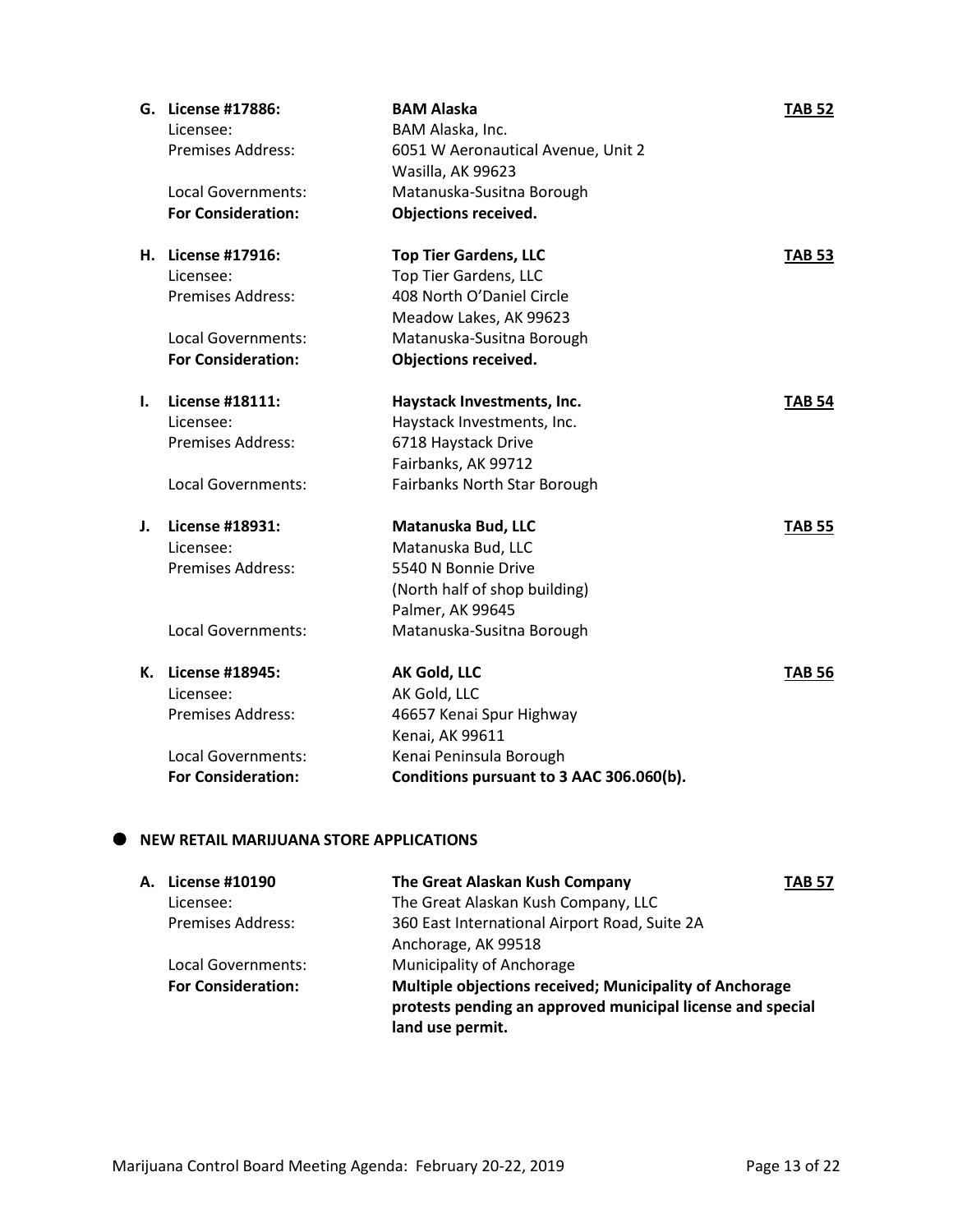|    | <b>B.</b> License #11731<br>Licensee:<br><b>Premises Address:</b><br>Local Governments:<br><b>For Consideration:</b> | <b>AK Slow Burn Cannabis Outlet</b><br>AK Slow Burn Cannabis Outlet, LLC<br>1551 East Tudor Road<br>Anchorage, AK 99507<br>Municipality of Anchorage<br>Municipality of Anchorage protests pending an approved<br>municipal license and special land use permit.                        | <b>TAB 58</b> |
|----|----------------------------------------------------------------------------------------------------------------------|-----------------------------------------------------------------------------------------------------------------------------------------------------------------------------------------------------------------------------------------------------------------------------------------|---------------|
| C. | <b>License #14359</b><br>Licensee:<br><b>Premises Address:</b><br>Local Governments:<br><b>For Consideration:</b>    | <b>Tip Top, LLC</b><br>Tip Top, LLC<br>233 East 5 <sup>th</sup> Avenue, Suite 1<br>Anchorage, AK 99501<br>Municipality of Anchorage<br>Municipality of Anchorage protests pending an approved<br>municipal license and special land use permit.                                         | <b>TAB 59</b> |
|    | D. License #15016<br>Licensee:<br><b>Premises Address:</b><br><b>Local Governments:</b><br><b>For Consideration:</b> | <b>The Vault Cannabis</b><br>Shotnine, LLC<br>1133 East 68th Avenue<br>Anchorage, AK 99518<br>Municipality of Anchorage<br>Municipality of Anchorage protests pending an approved<br>municipal license and special land use permit.                                                     | <b>TAB 60</b> |
| Е. | <b>License #16184</b><br>Licensee:<br><b>Premises Address:</b><br>Local Governments:<br><b>For Consideration:</b>    | <b>Thee Treasure Chest LLC</b><br>Thee Treasure Chest LLC<br>1000 Water Street<br>Craig, AK 99921<br>City of Craig<br>Alaska residency for one of the two applicants could<br>not be verified.                                                                                          | <b>TAB 61</b> |
|    | <b>F.</b> License #16579<br>Licensee:<br>Premises Address:<br>Local Governments:                                     | <b>Grass Station 49</b><br>The Grass Station, LLC<br>2502 Parks Highway<br>Fairbanks, AK 99709<br>Fairbanks North Star Borough                                                                                                                                                          | <b>TAB 62</b> |
|    | G. License #17053<br>Licensee:<br><b>Premises Address:</b><br>Local Governments:<br><b>For Consideration:</b>        | Barely Legal, Inc.<br>Barely Legal, Inc.<br>1036 East 4th Avenue<br>Anchorage, AK 99501<br>Municipality of Anchorage<br>Alaska residency of one applicant is still pending;<br>Municipality of Anchorage protests pending an approved<br>municipal license and special land use permit. | <b>TAB 63</b> |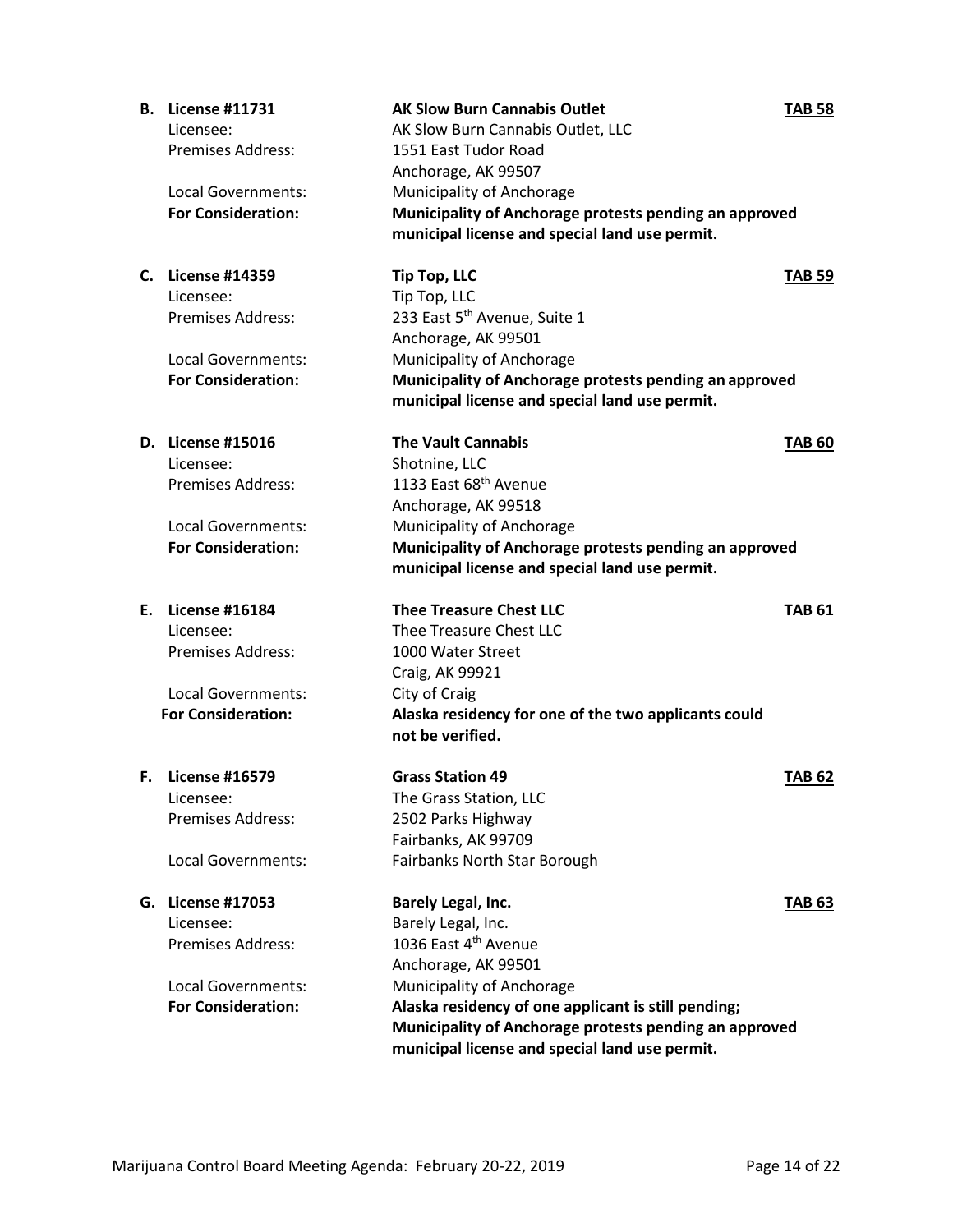|    | H. License #17120         | <b>Hot Pot</b>                                         | <b>TAB 64</b> |
|----|---------------------------|--------------------------------------------------------|---------------|
|    | Licensee:                 | L&A Cannabis, LLC                                      |               |
|    | <b>Premises Address:</b>  | 303 Shore Avenue, Suite 201                            |               |
|    |                           | Kotzebue, AK 99752                                     |               |
|    | <b>Local Governments:</b> | City of Kotzebue; Northwest Arctic Borough             |               |
|    | <b>For Consideration:</b> | Objection received.                                    |               |
| L. | <b>License #17204</b>     | Mary's Garden                                          | <b>TAB 65</b> |
|    | Licensee:                 | West Made, LLC                                         |               |
|    | <b>Premises Address:</b>  | 50110 Sterling Highway                                 |               |
|    |                           | Soldotna, AK 99669                                     |               |
|    | Local Governments:        | Kenai Peninsula Borough                                |               |
|    | <b>For Consideration:</b> | Conditions pursuant to 3 AAC 306.060(b).               |               |
| J. | <b>License #17480</b>     | <b>Tundra Herb Company, LLC</b>                        | <b>TAB 66</b> |
|    | Licensee:                 | Tundra Herb Company, LLC                               |               |
|    | <b>Premises Address:</b>  | 520 West 6 <sup>th</sup> Avenue, Suite A               |               |
|    |                           | Anchorage, AK 99501                                    |               |
|    | Local Governments:        | Municipality of Anchorage                              |               |
|    | <b>For Consideration:</b> | Municipality of Anchorage protests pending an approved |               |
|    |                           | municipal license and special land use permit.         |               |
|    | K. License #18117         | <b>MaryJane's Cannabis Emporium</b>                    | <b>TAB 67</b> |
|    | Licensee:                 | 2KT, Inc.                                              |               |
|    | <b>Premises Address:</b>  | 8851 Jewel Lake Road                                   |               |
|    |                           | Anchorage, AK 99502                                    |               |
|    | Local Governments:        | Municipality of Anchorage                              |               |
|    | <b>For Consideration:</b> | Municipality of Anchorage protests pending an approved |               |
|    |                           | municipal license and special land use permit.         |               |
| L. | <b>License #18545</b>     | <b>Nome Grown LLC</b>                                  | <b>TAB 68</b> |
|    | Licensee:                 | Nome Grown LLC                                         |               |
|    | <b>Premises Address:</b>  | 605 West 2 <sup>nd</sup> Avenue                        |               |
|    |                           | Nome, AK 99762                                         |               |
|    | Local Governments:        | City of Nome                                           |               |
|    | M. License 19178:         | Higher By Bad Gramm3r, LLC                             | <b>TAB 69</b> |
|    | Licensee:                 | Higher By Bad Gramm3r, LLC                             |               |
|    | <b>Premises Address:</b>  | 1204 N Hyer Spur Road                                  |               |
|    |                           | Palmer, AK 99645                                       |               |
|    |                           |                                                        |               |

Marijuana Control Board Meeting Agenda: February 20-22, 2019 Page 15 of 22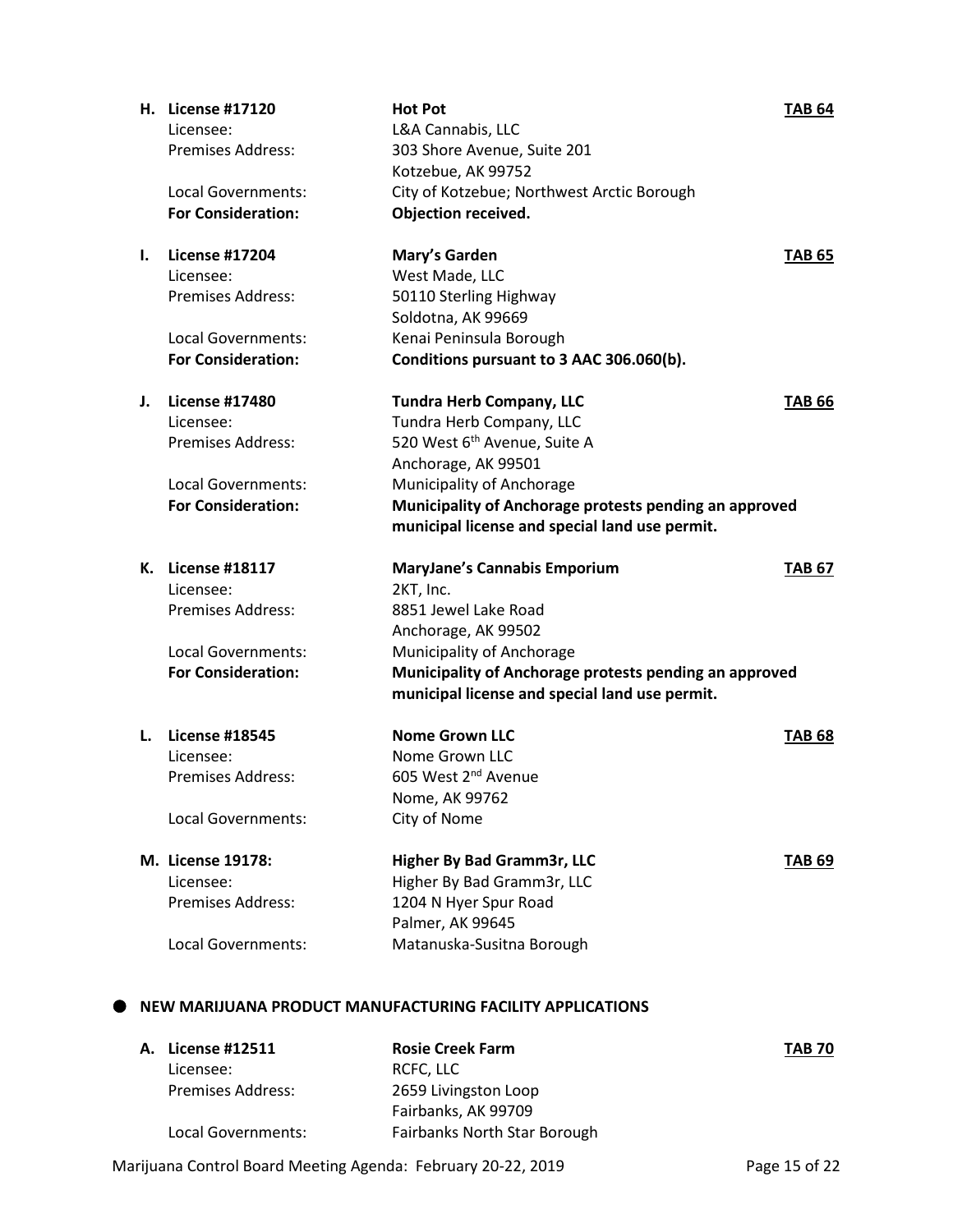| В. | License 16991:<br>Licensee: | <b>Stoney Moose Kitchens</b><br>E & M Holdings, LLC | <b>TAB 71</b> |
|----|-----------------------------|-----------------------------------------------------|---------------|
|    | Premises Address:           | 9737 Mud Bay Road, Suite 104                        |               |
|    |                             | Ketchikan, AK 99901                                 |               |
|    | Local Governments:          | Ketchikan Gateway Borough                           |               |
| C. | <b>License #18173</b>       | Alaska's Latitude 61                                | <b>TAB 72</b> |
|    | Licensee:                   | Vickie L Fenster                                    |               |
|    | <b>Premises Address:</b>    | 2201 Nissen Drive                                   |               |
|    |                             | Palmer, AK 99645                                    |               |
|    | Local Governments:          | Matanuska-Susitna Borough                           |               |
|    | <b>For Consideration:</b>   | Multiple objections received.                       |               |
| D. | License #19372:             | <b>Red Run Cannabis Cultivators, LLC</b>            | TAB 73        |
|    | Licensee:                   | Red Run Cannabis Cultivators, LLC                   |               |
|    | <b>Premises Address:</b>    | 12516 Kenai Spur Highway, Suite A                   |               |
|    |                             | Kenai, AK 99611                                     |               |
|    | Local Governments:          | City of Kenai; Kenai Peninsula Borough              |               |

### **NEW MARIJUANA CONCENTRATE MANUFACTURING FACILITY APPLICATIONS**

| A. License #12471         | <b>AMG Concentrates</b><br><b>TAB 74</b>                                                                 |  |
|---------------------------|----------------------------------------------------------------------------------------------------------|--|
| Licensee:                 | Alaska Wild Coyote, Inc.                                                                                 |  |
| <b>Premises Address:</b>  | 838 Bonanza Avenue                                                                                       |  |
|                           | Anchorage, AK 99518                                                                                      |  |
| Local Governments:        | Municipality of Anchorage                                                                                |  |
| <b>For Consideration:</b> | Municipality of Anchorage protests pending an approved<br>municipal license and special land use permit. |  |

# $\bullet$  NEW LICENSE APPLICATIONS FOR RELATED APPLICANTS

| <b>Tundra Farms</b>                                                                                      | <b>TAB 75</b> |
|----------------------------------------------------------------------------------------------------------|---------------|
| Tundra Farm 2, Inc.                                                                                      |               |
| Retail Marijuana Store                                                                                   |               |
| 1210 E 70 <sup>th</sup> Avenue, #1                                                                       |               |
| Anchorage, AK 99518                                                                                      |               |
| Municipality of Anchorage                                                                                |               |
| Municipality of Anchorage protests pending an approved<br>municipal license and special land use permit. |               |
|                                                                                                          |               |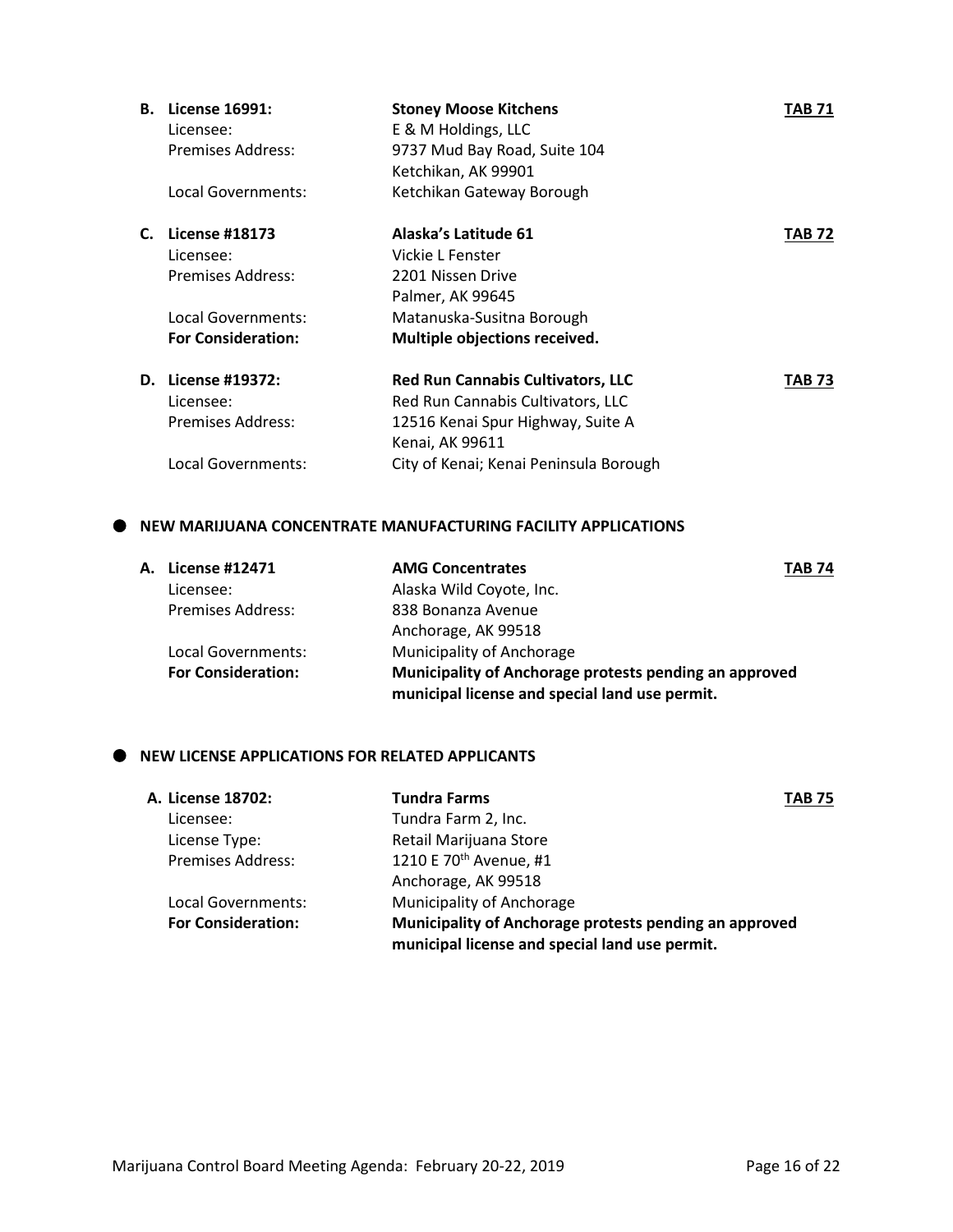| <b>B. License 18704:</b>  | <b>Tundra Farms</b>                                    | TAB 76 |
|---------------------------|--------------------------------------------------------|--------|
| Licensee:                 | Tundra Farm 1, Inc.                                    |        |
| License Type:             | <b>Standard Marijuana Cultivation Facility</b>         |        |
| <b>Premises Address:</b>  | 1210 E 70 <sup>th</sup> Avenue, #2                     |        |
|                           | Anchorage, AK 99518                                    |        |
| Local Governments:        | Municipality of Anchorage                              |        |
| <b>For Consideration:</b> | Municipality of Anchorage protests pending an approved |        |
|                           | municipal license and special land use permit.         |        |
| C. License 18706:         | <b>Tundra Farms</b>                                    | TAB 77 |
| Licensee:                 | Tundra Farm 1, Inc.                                    |        |
| License Type:             | Marijuana Product Manufacturing Facility               |        |
| <b>Premises Address:</b>  | 1210 E 70 <sup>th</sup> Avenue, #3                     |        |
|                           | Anchorage, AK 99518                                    |        |
| Local Governments:        | Municipality of Anchorage                              |        |
| <b>For Consideration:</b> | Municipality of Anchorage protests pending an approved |        |
|                           | municipal license and special land use permit.         |        |

# **OWNERSHIP TRANSFER APPLICATIONS**

|    | A. License 10097:         | <b>Raspberry Roots</b>                         | <b>TAB 78</b> |
|----|---------------------------|------------------------------------------------|---------------|
|    | Licensee:                 | Raspberry Roots, LLC - Kimberely Kole 45% and  |               |
|    |                           | Jerry Workman 55%                              |               |
|    | License Type:             | Retail Marijuana Store                         |               |
|    | <b>Premises Address:</b>  | 501 Raspberry Road, Suite 101                  |               |
|    |                           | Anchorage, AK 99518                            |               |
|    | <b>Local Governments:</b> | Municipality of Anchorage                      |               |
|    | Transferor:               | Raspberry Roots, LLC - Kimberely Kole 100%     |               |
| В. | <b>License 10098:</b>     | <b>Raspberry Roots</b>                         | <b>TAB 79</b> |
|    | Licensee:                 | Raspberry Roots, LLC - Kimberely Kole 45% and  |               |
|    |                           | Jerry Workman 55%                              |               |
|    | License Type:             | <b>Standard Marijuana Cultivation Facility</b> |               |
|    | <b>Premises Address:</b>  | 501 Raspberry Road, Suite 101 & 102            |               |
|    |                           | Anchorage, AK 99518                            |               |
|    | <b>Local Governments:</b> | Municipality of Anchorage                      |               |
|    | Transferor:               | Raspberry Roots, LLC - Kimberely Kole 100%     |               |
| C. | <b>License 10856:</b>     | <b>Raspberry Roots</b>                         | <b>TAB 80</b> |
|    | Licensee:                 | Raspberry Roots, LLC - Kimberely Kole 45% and  |               |
|    |                           | Jerry Workman 55%                              |               |
|    | License Type:             | Marijuana Product Manufacturing Facility       |               |
|    | <b>Premises Address:</b>  | 501 Raspberry Road, Suite 102                  |               |
|    |                           | Anchorage, AK 99518                            |               |
|    | Local Governments:        | Municipality of Anchorage                      |               |
|    | Transferor:               | Raspberry Roots, LLC - Kimberely Kole 100%     |               |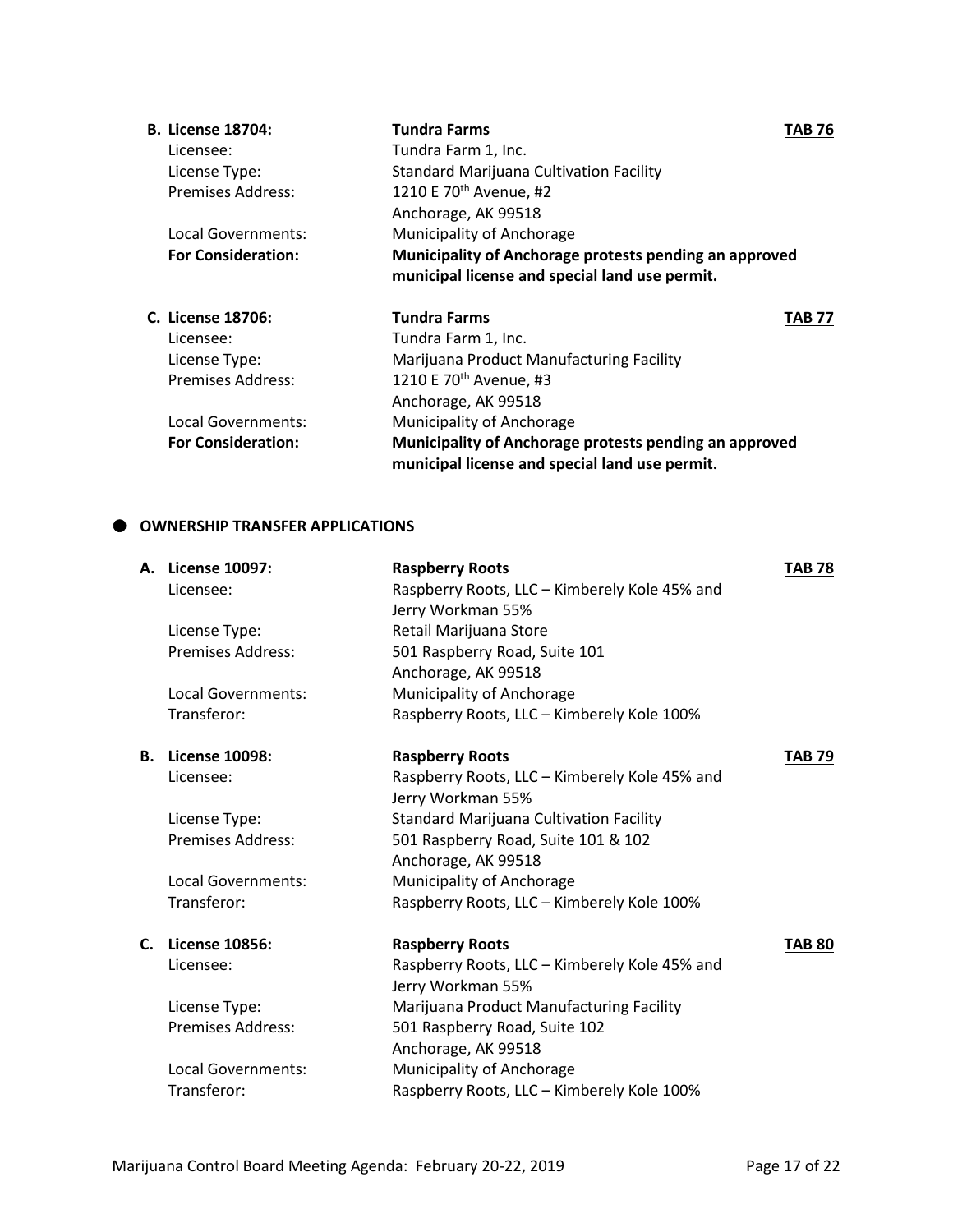|    | D. License 10901:         | The High Expedition Company                                                       | <b>TAB 81</b> |
|----|---------------------------|-----------------------------------------------------------------------------------|---------------|
|    | Licensee:                 | The High Expedition Company - Joseph McAneney                                     |               |
|    |                           | 100%                                                                              |               |
|    | License Type:             | Retail Marijuana Store                                                            |               |
|    | <b>Premises Address:</b>  | 13465 E Main Street                                                               |               |
|    |                           | Talkeetna, AK 99676                                                               |               |
|    | Local Governments:        | Matanuska-Susitna Borough                                                         |               |
|    | Transferor:               | The High Expedition Company - Joseph McAneney 50%<br>and Dan Nelson Jr. 50%       |               |
|    | <b>For Consideration:</b> | Department of Labor - Workers Compensation objects until<br>coverage is verified. |               |
|    | E. License 13257:         | <b>Alaska Growth</b>                                                              | <b>TAB 82</b> |
|    | Licensee:                 | Alaska Growth, LLC - Edith Von Weltin 100%                                        |               |
|    | License Type:             | Standard Marijuana Cultivation Facility                                           |               |
|    | Premises Address:         | 49787 Island Lake Road                                                            |               |
|    |                           | Nikiski, AK 99635                                                                 |               |
|    | Local Governments:        | Kenai Peninsula Borough                                                           |               |
|    | Transferor:               | Alaska Growth, LLC - Jon A. Tuttle 100%                                           |               |
|    | <b>For Consideration:</b> | KPB Conditions pursuant to 3 AAC 306.060(b).                                      |               |
| F. | <b>License 13949:</b>     | <b>Grass Station 49</b>                                                           | <b>TAB 83</b> |
|    | Licensee:                 | The Grass Station, LLC - Gary Evans 50% and Mason Evans 50%                       |               |
|    | License Type:             | Retail Marijuana Store                                                            |               |
|    | <b>Premises Address:</b>  | 3505 Airport Way Suite A                                                          |               |
|    |                           | Fairbanks, AK 99709                                                               |               |
|    | <b>Local Governments:</b> | City of Fairbanks; Fairbanks North Star Borough                                   |               |
|    | Transferor:               | Wishful Things, LLC - Gary Evans 49% and James Simpson 51%                        |               |

### $\bullet$  LICENSE RENEWAL APPLICATIONS

# **A. Miscellaneous Issues**

| $\mathbf 1$ . | <b>License 11138:</b>     | Fat Tops, LLC                                   | <b>TAB 84</b> |
|---------------|---------------------------|-------------------------------------------------|---------------|
|               | Licensee:                 | Fat Tops, LLC                                   |               |
|               | License Type:             | <b>Standard Marijuana Cultivation Facility</b>  |               |
|               | <b>Premises Address:</b>  | 36380 Murray Lane                               |               |
|               |                           | Soldotna, AK 99669                              |               |
|               | Local Governments:        | Kenai Peninsula Borough                         |               |
|               | <b>For Consideration:</b> | In December, Board requested update on lawsuit. |               |
| 2.            | License 11140:            | Fat Tops, LLC                                   | <b>TAB 85</b> |
|               | Licensee:                 | Fat Tops, LLC                                   |               |
|               | License Type:             | Retail Marijuana Store                          |               |
|               | <b>Premises Address:</b>  | 36380 Murray Lane                               |               |
|               |                           | Soldotna, AK 99669                              |               |
|               | Local Governments:        | Kenai Peninsula Borough                         |               |
|               | <b>For Consideration:</b> | In December, Board requested update on lawsuit. |               |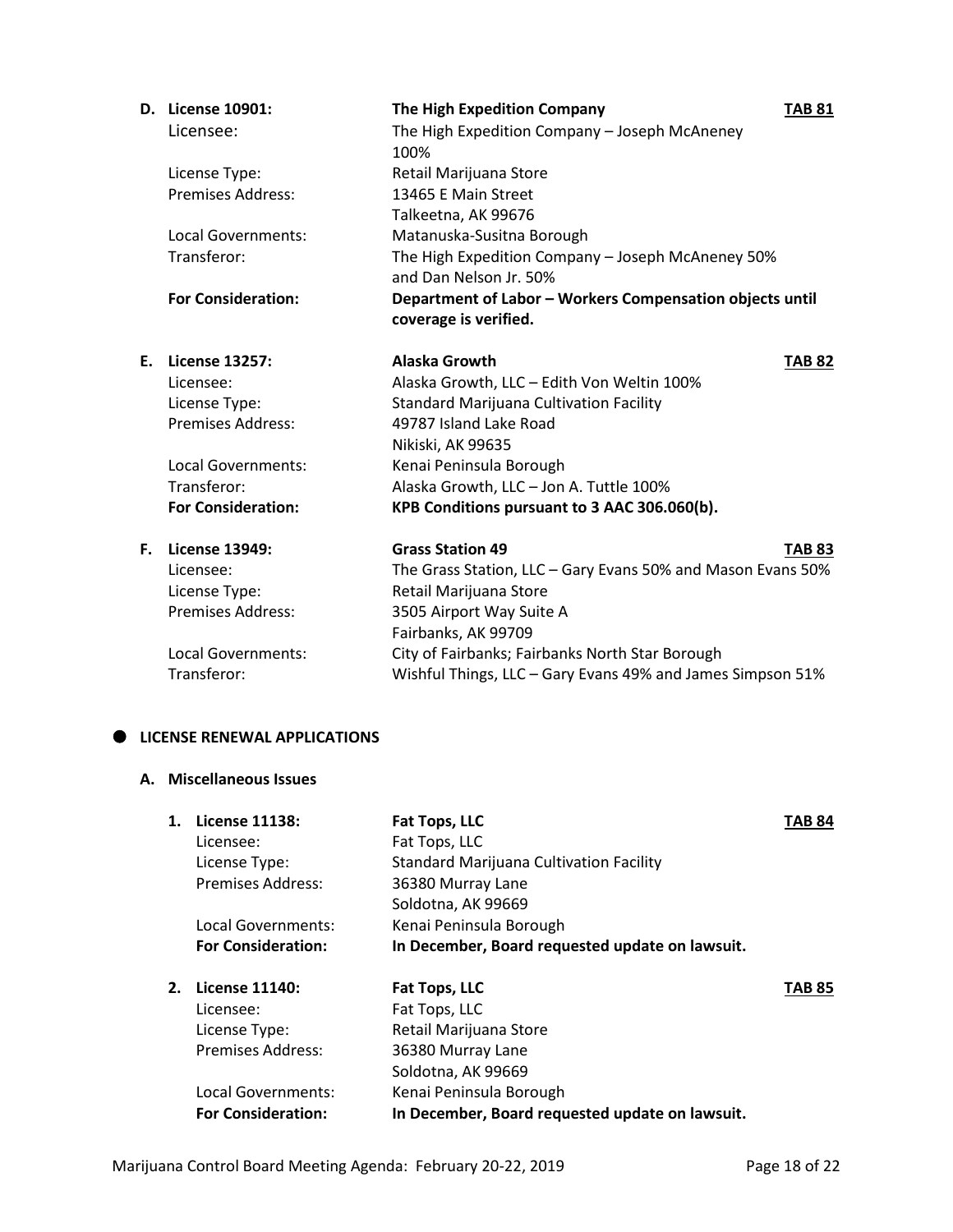### **OPERATING PLAN CHANGES**

|    | A. License 11050:         | <b>Houston Grass Station, LLC</b>               | <b>TAB 86</b> |
|----|---------------------------|-------------------------------------------------|---------------|
|    | Licensee:                 | Houston Grass Station, LLC                      |               |
|    | License Type:             | Retail Marijuana Store                          |               |
|    | Premises Address:         | 15231 West Parks Highway                        |               |
|    |                           | Houston, AK 99694                               |               |
|    | Local Governments:        | City of Houston; Matanuska-Susitna Borough      |               |
|    |                           |                                                 |               |
|    | <b>B.</b> License 12482:  | <b>High Tide Farms, LLC</b>                     | <b>TAB 87</b> |
|    | Licensee:                 | High Tide Farms, LLC                            |               |
|    | License Type:             | Marijuana Concentrate Manufacturing Facility    |               |
|    | Premises Address:         | 6875 West Snuffy's Road                         |               |
|    |                           | Wasilla, AK 99654                               |               |
|    | Local Governments:        | Matanuska-Susitna Borough                       |               |
|    | C. License 13249:         | <b>X-Tracted Laboratories</b>                   | <b>TAB 88</b> |
|    | Licensee:                 | Royal Mountain Extracts, LLC                    |               |
|    | License Type:             | Marijuana Product Manufacturing Facility        |               |
|    | Premises Address:         | 38957 South Commercial Drive                    |               |
|    |                           | Talkeetna, AK 99676                             |               |
|    | Local Governments:        | Matanuska-Susitna Borough                       |               |
|    | D. License 14020:         | <b>Frog Mountain, LLC</b>                       | <b>TAB 89</b> |
|    | Licensee:                 | Frog Mountain, LLC                              |               |
|    | License Type:             | Marijuana Concentrate Manufacturing Facility    |               |
|    | <b>Premises Address:</b>  | 9779 Totem Bight Road                           |               |
|    |                           | Ketchikan, AK 99901                             |               |
|    | Local Governments:        |                                                 |               |
|    |                           | Ketchikan Gateway Borough                       |               |
|    | E. License 15590:         | <b>Peak Analytical, LLC</b>                     | <b>TAB 90</b> |
|    | Licensee:                 | Peak Analytical, LLC                            |               |
|    | License Type:             | <b>Marijuana Testing Facility</b>               |               |
|    | <b>Premises Address:</b>  | 2208 Tongass Avenue                             |               |
|    |                           | Ketchikan, AK 99901                             |               |
|    | Local Governments:        | City of Ketchikan; Ketchikan Gateway Borough    |               |
| F. | <b>License 15594:</b>     | <b>Cold Creek Extracts</b>                      | <b>TAB 91</b> |
|    | Licensee:                 | Cold Creek Extracts, LLC                        |               |
|    | License Type:             | Marijuana Product Manufacturing Facility        |               |
|    | Premises Address:         | 7801 Schoon Street, Unit L                      |               |
|    |                           | Anchorage, AK 99518                             |               |
|    | Local Governments:        | Municipality of Anchorage                       |               |
|    |                           |                                                 |               |
|    | G. License 15800:         | <b>Baked Alaska, LLC</b>                        | <b>TAB 92</b> |
|    | Licensee:                 | Baked Alaska, LLC                               |               |
|    | License Type:             | Marijuana Product Manufacturing Facility        |               |
|    | Premises Address:         | 2745 Hanson Road Unit B                         |               |
|    |                           | Fairbanks, AK 99709                             |               |
|    | <b>Local Governments:</b> | City of Fairbanks; Fairbanks North Star Borough |               |

Marijuana Control Board Meeting Agenda: February 20-22, 2019 Page 19 of 22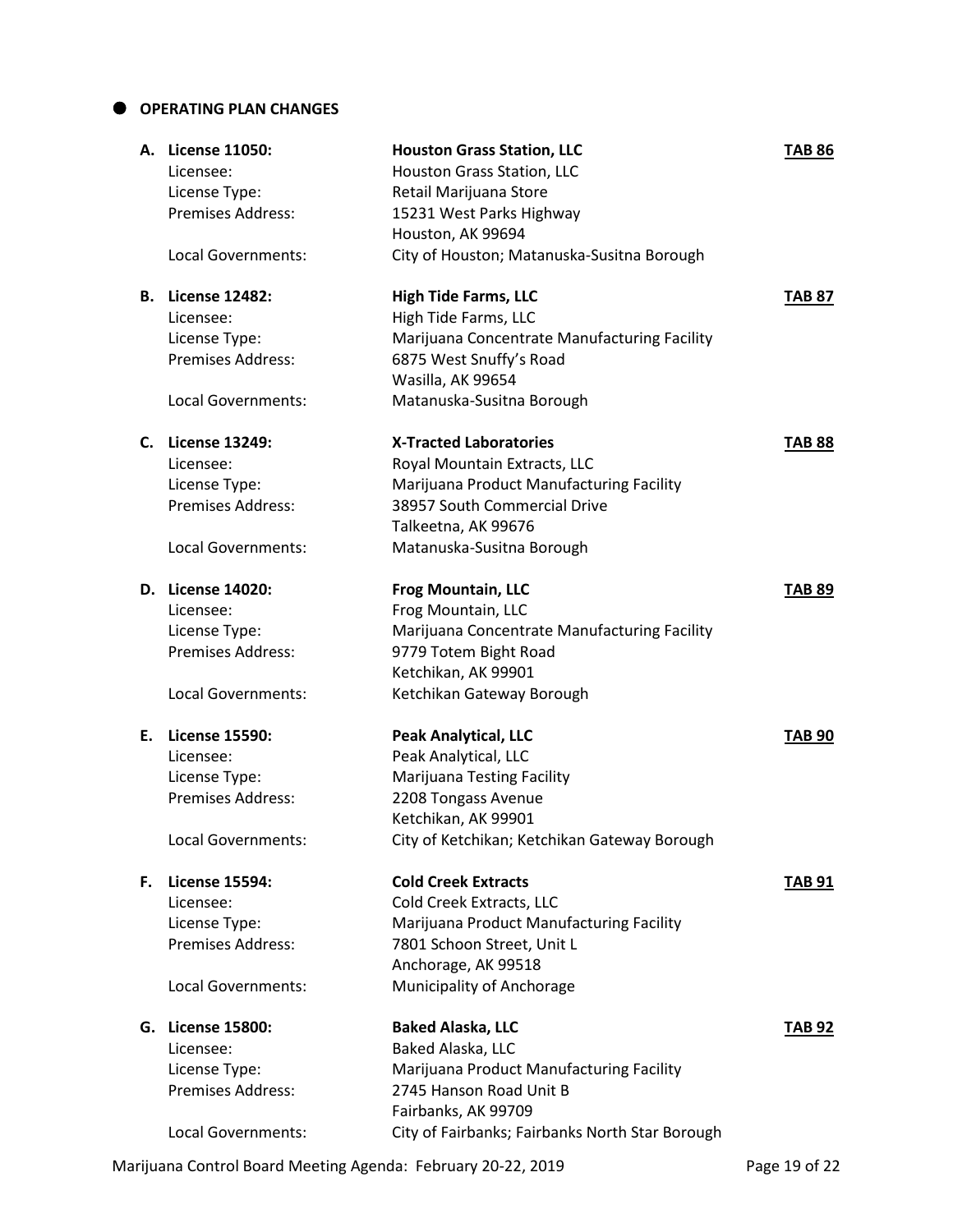| Н. | License 16091:     | <b>Tanana Herb Company, LLC</b>                 | TAB 93        |
|----|--------------------|-------------------------------------------------|---------------|
|    | Licensee:          | Tanana Herb Company, LLC                        |               |
|    | License Type:      | Marijuana Concentrate Manufacturing Facility    |               |
|    | Premises Address:  | 1200 Well Street                                |               |
|    |                    | Fairbanks, AK 99701                             |               |
|    | Local Governments: | City of Fairbanks; Fairbanks North Star Borough |               |
|    | License 16767:     | <b>AKO Farms, LLC</b>                           | <b>TAB 94</b> |
|    | Licensee:          | AKO Farms, LLC                                  |               |
|    | License Type:      | Marijuana Concentrate Manufacturing Facility    |               |
|    | Premises Address:  | 1210 Beardslee Way                              |               |
|    |                    | Sitka, AK 99835                                 |               |

# Local Governments: City and Borough of Sitka

# $\bullet$  NEW PRODUCTS

| А. | <b>License 10165:</b>    | Good, LLC                                | TAB 95        |
|----|--------------------------|------------------------------------------|---------------|
|    | Licensee:                | Good, LLC                                |               |
|    | License Type:            | Marijuana Product Manufacturing Facility |               |
|    | Premises Address:        | 1949 Frank Avenue                        |               |
|    |                          | Fairbanks, AK 99701                      |               |
|    | Local Governments:       | Fairbanks North Star Borough             |               |
| В. | <b>License 10886:</b>    | <b>Good Titrations</b>                   | <b>TAB 96</b> |
|    | Licensee:                | FSE, Inc.                                |               |
|    | License Type:            | Marijuana Product Manufacturing Facility |               |
|    | <b>Premises Address:</b> | 1770 Donald Avenue, Suite B              |               |
|    |                          | Fairbanks, AK 99701                      |               |
|    | Local Governments:       | Fairbanks North Star Borough             |               |
|    | C. License 11304:        | <b>Hollyweed 907</b>                     | <b>TAB 97</b> |
|    | Licensee:                | YNY Investment, LLC                      |               |
|    | License Type:            | Marijuana Product Manufacturing Facility |               |
|    | <b>Premises Address:</b> | 2429 East 88th Avenue                    |               |
|    |                          | Anchorage, AK 99507                      |               |
|    | Local Governments:       | Municipality of Anchorage                |               |
|    | D. License 12254:        | <b>Lady Gray Gourmet Medibles</b>        | <b>TAB 98</b> |
|    | Licensee:                | Lady Gray, LLC                           |               |
|    | License Type:            | Marijuana Product Manufacturing Facility |               |
|    | <b>Premises Address:</b> | 36322 Pine Street, Suite 1               |               |
|    |                          | Soldotna, AK 99669                       |               |
|    | Local Governments:       | Kenai Peninsula Borough                  |               |
|    |                          |                                          |               |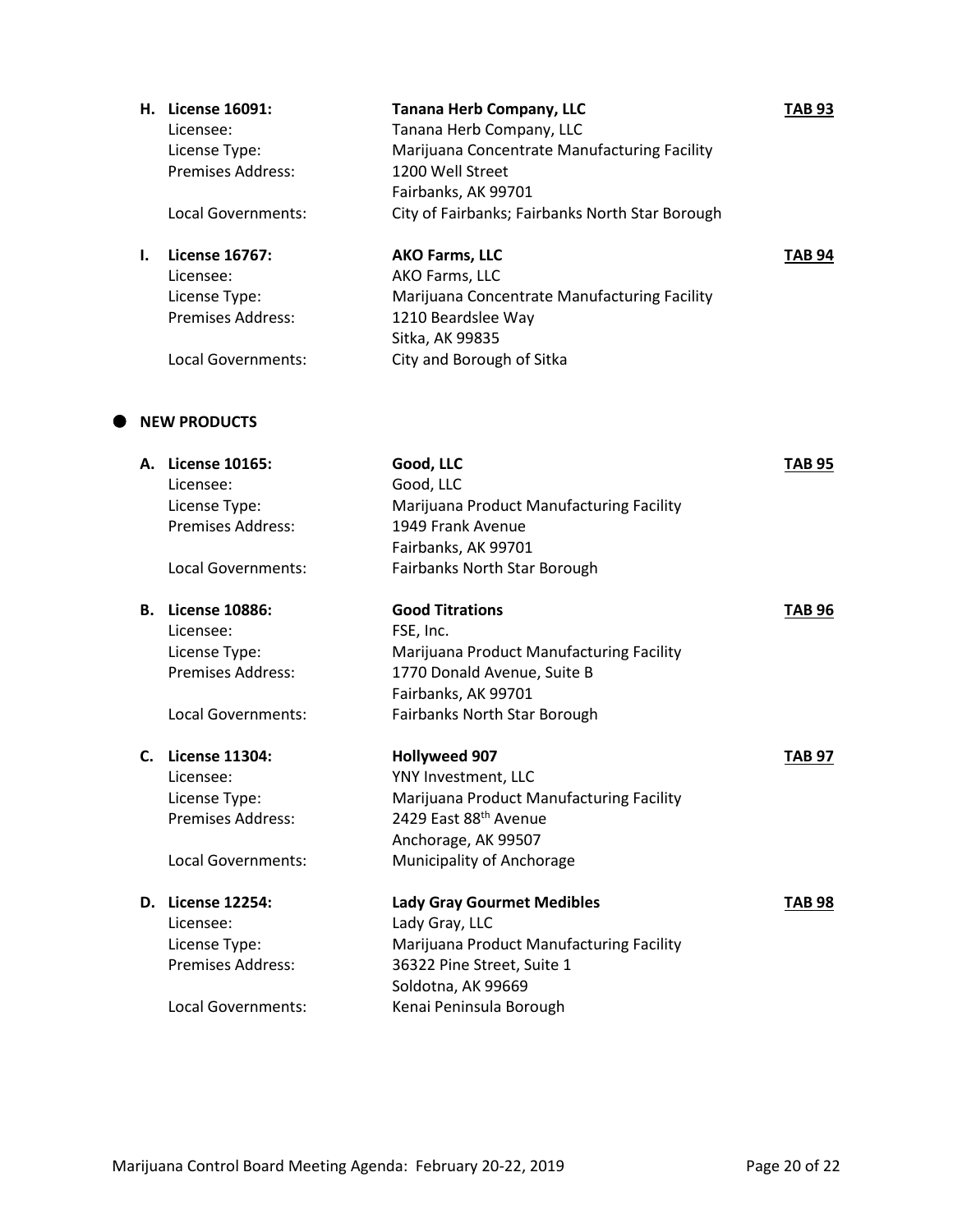| Ε. | <b>License 12482:</b>    | <b>High Tide Farms, LLC</b>                     | <b>TAB 99</b>  |
|----|--------------------------|-------------------------------------------------|----------------|
|    | Licensee:                | High Tide Farms, LLC                            |                |
|    | License Type:            | Marijuana Concentrate Manufacturing Facility    |                |
|    | <b>Premises Address:</b> | 6875 West Snufffy's Road                        |                |
|    |                          | Wasilla, AK 99654                               |                |
|    | Local Governments:       | Matanuska-Susitna Borough                       |                |
| F. | <b>License 13249:</b>    | <b>X-Tracted Laboratories</b>                   | <b>TAB 100</b> |
|    | Licensee:                | Royal Mountain Extracts, LLC                    |                |
|    | License Type:            | Marijuana Product Manufacturing Facility        |                |
|    | Premises Address:        | 38957 South Commercial Drive                    |                |
|    |                          | Talkeetna, AK 99676                             |                |
|    | Local Governments:       | Matanuska-Susitna Borough                       |                |
|    | G. License 14432:        | <b>Herban Extracts, LLC</b>                     | <b>TAB 101</b> |
|    | Licensee:                | Herban Extracts, LLC                            |                |
|    | License Type:            | Marijuana Product Manufacturing Facility        |                |
|    | Premises Address:        | 14927 Kenai Spur Highway                        |                |
|    |                          | Kenai, AK 99611                                 |                |
|    | Local Governments:       | City of Kenai; Kenai Peninsula Borough          |                |
|    | H. License 15594:        | <b>Cold Creek Extracts</b>                      | <b>TAB 102</b> |
|    | Licensee:                | Cold Creek Extracts, LLC                        |                |
|    | License Type:            | Marijuana Product Manufacturing Facility        |                |
|    | <b>Premises Address:</b> | 7801 Schoon Street Unit L                       |                |
|    |                          | Anchorage, AK 99518                             |                |
|    | Local Governments:       | Municipality of Anchorage                       |                |
| ı. | <b>License 16006:</b>    | <b>Arctic Bakery, LLC</b>                       | <b>TAB 103</b> |
|    | Licensee:                | Arctic Bakery, LLC                              |                |
|    | License Type:            | Marijuana Product Manufacturing Facility        |                |
|    | Premises Address:        | 1409 Well Street                                |                |
|    |                          | Fairbanks, AK 99701                             |                |
|    | Local Governments:       | City of Fairbanks; Fairbanks North Star Borough |                |
| J. | <b>License 16091:</b>    | <b>Tanana Herb Company, LLC</b>                 | <b>TAB 104</b> |
|    | Licensee:                | Tanana Herb Company, LLC                        |                |
|    | License Type:            | Marijuana Concentrate Manufacturing Facility    |                |
|    | <b>Premises Address:</b> | 1200 Well Street                                |                |
|    |                          | Fairbanks, AK 99701                             |                |
|    | Local Governments:       | City of Fairbanks; Fairbanks North Star Borough |                |
| J. | <b>License 17336:</b>    | <b>Great Northern Manufacturing, Inc.</b>       | <b>TAB 105</b> |
|    | Licensee:                | Great Northern Manufacturing, Inc.              |                |
|    | License Type:            | Marijuana Product Manufacturing Facility        |                |
|    | <b>Premises Address:</b> | 7031 Arctic Boulevard, Suite 100                |                |
|    |                          | Anchorage, AK 99518-2149                        |                |
|    | Local Governments:       | Municipality of Anchorage                       |                |